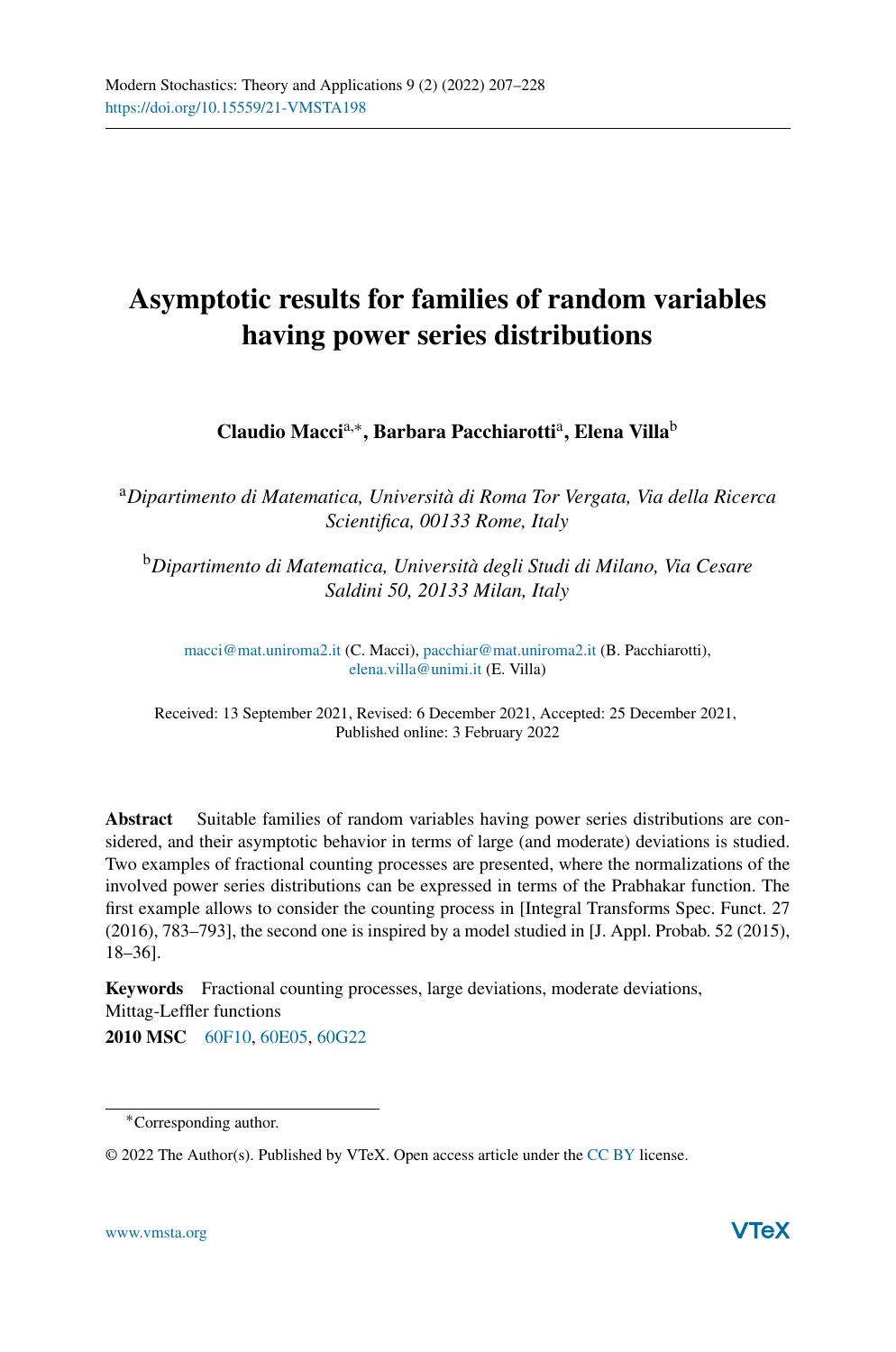# **1 Introduction**

Several discrete distributions in probability concern nonnegative integer valued random variables. A random variable *X* has a power series distribution if

$$
P(X = k) = \frac{d_k \delta^k}{D(\delta)}
$$
 for each integer  $k \ge 0$ ,

where  $\delta > 0$  is called power parameter,  $\{d_k : k \geq 0\}$  is a family of nonnegative numbers and the normalization  $D(\delta) := \sum_{k \geq 0} d_k \delta^k \in (0, \infty)$  is called the series function. Typically, analytical properties of the series function  $D(\cdot)$  can be related to some statistical properties of the power series distribution. Moreover, the probability generating function of a power series distributed random variables *X* can be easily expressed in terms of the function *D*; in fact we have

$$
\mathbb{E}[u^X] = \frac{D(u\delta)}{D(\delta)}
$$
 for all  $u > 0$ .

The reference [\[19\]](#page-21-0) made great advances in the theory of power series distributions. Another important contribution was given by the modified power series distributions in [\[14](#page-20-0)], which include distributions derived from Lagrangian expansions (see, e.g., [\[4\]](#page-20-1)). Other more recent references on these distributions concern some families which contain the geometric distribution as a particular case: the generalized hypergeometric family, the *q*-series family and the Lerch family. Among the references on the Lerch family we recall [\[13](#page-20-2)] and [\[15\]](#page-20-3); see also [\[17](#page-20-4)] as a reference on the related Hurwitz–Lerch zeta function.

In this paper we consider a family of random variables  $\{N(t): t \geq 0\}$ , whose univariate marginal distributions are expressed in terms of a family of power series distributions  $\{\mathcal{P}_i : j \geq 0\}$  with power parameter *δ*; moreover, for all  $j \geq 0$ , we set  $\delta := \delta_i(t)$  for some functions  $\{\delta_i(\cdot) : j \geq 0\}$ . A precise definition is given at the beginning of Section [3](#page-4-0) (some assumptions are needed and they are collected in Condition [1\)](#page-5-0) and it is a generalization of the basic model with a unique power series distribution, i.e. the case with

$$
P(N(t) = k) = \frac{d_k(\delta(t))^k}{D(\delta(t))}
$$
 for each integer  $k \ge 0$ 

for some coefficients  $\{d_k : k \geq 0\}$ , a series function  $D(\cdot)$  and a function  $\delta(\cdot)$ .

We recall that, when we deal with the basic model, we have suitable weighted Poisson distributed random variables; in fact, for each integer  $k \geq 0$ , we have

$$
P(N(t) = k) = \frac{w(k)\frac{(\lambda\delta(t))^k}{k!}e^{-\lambda\delta(t)}}{\sum_{j\geq 0}w(j)\frac{(\lambda\delta(t))^j}{j!}e^{-\lambda\delta(t)}}, \text{ with } w(k) = \frac{k!}{\lambda^k}d_k.
$$

This kind of structure was already highlighted in [\[1,](#page-20-5) Section 4] for the case  $\delta(t) = t^{\nu}$ and  $d_k = \frac{\lambda^k}{\Gamma(\nu k+1)}$  (for some  $\nu \in (0, 1]$ ), and therefore  $w(k) = \frac{k!}{\Gamma(\nu k+1)}$ . Weighted Poisson distributions are often related to the concepts of overdispersion and underdispersion; for some insights on this topic see, e.g., [\[5](#page-20-6), [6\]](#page-20-7), the recent paper [\[3](#page-20-8)] and references therein.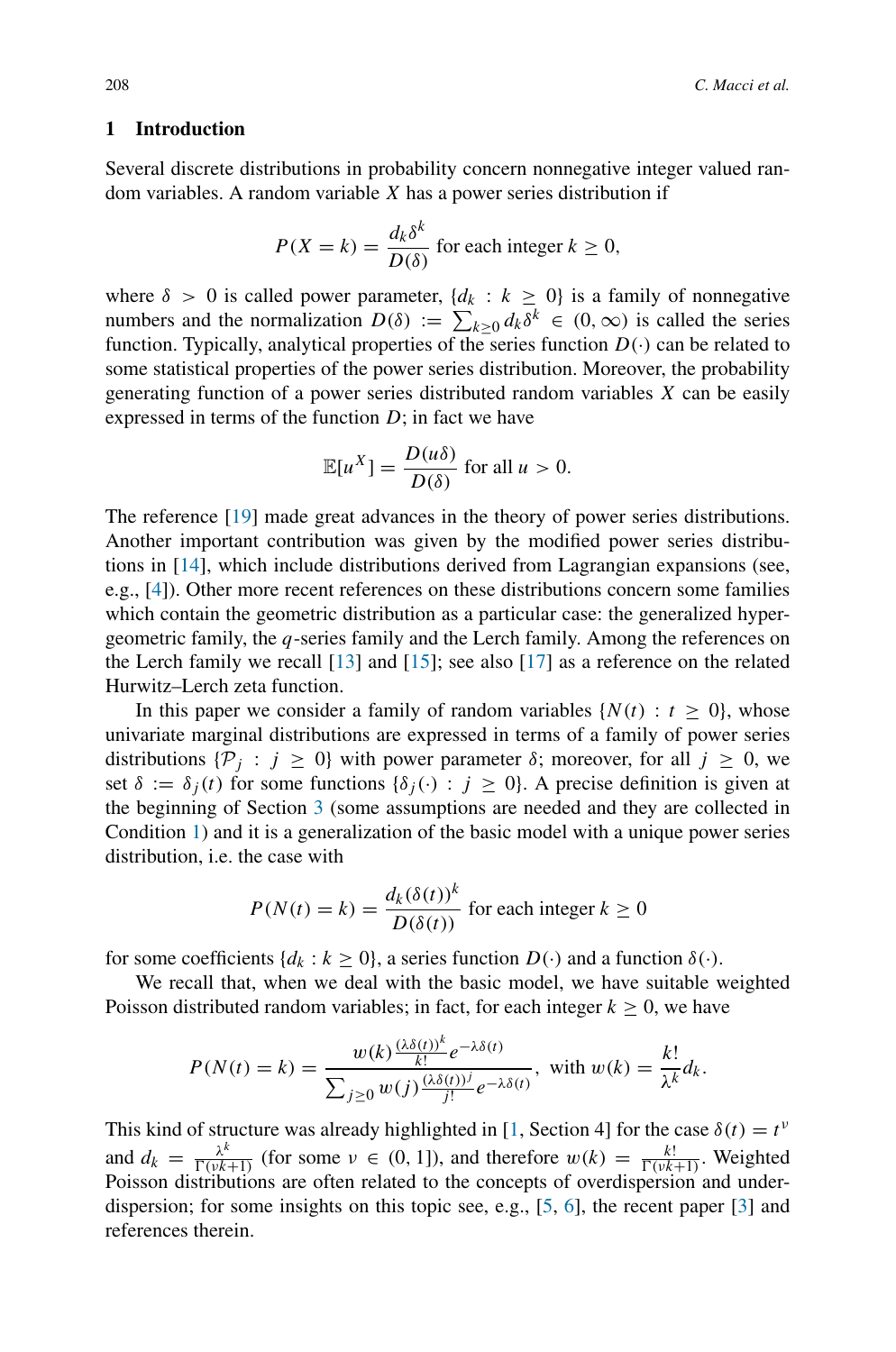Our main results in the present paper concern large (and moderate) deviations as  $t \to \infty$  for the above mentioned general family  $\{N(t): t \geq 0\}$ . We remind that the theory of large deviations deals with asymptotic computation of small probabilities on an exponential scale (see, e.g., [\[7](#page-20-9)] as a reference on this topic).

At the best of our knowledge, we are not aware of similar results in the literature for power series distributions; therefore we think that our general results may find applications in several models and may bring to further investigations. In this paper we apply the results to different classes of fractional counting processes found in the literature, where the function  $D(\cdot)$  can be expressed in terms of the Prabhakar function (the definition of this function will be recalled in Section [2.2\)](#page-3-0). Namely, in Section [4](#page-12-0) we shall present two particular examples. The first one is related to the fractional process in [\[20](#page-21-1)], and it allows us to generalize some large deviation results in the current literature, as discussed at the end of Section [4.1.](#page-12-1) The second one is related to a fractional process in  $[10]$ , and we discuss a class of cases for which certain conditions on some involved parameters fail.

We also point out that the model in [\[20\]](#page-21-1) is a particular case of the family in [\[3](#page-20-8), Section 3.1, Eq. (48)], where the weights are expressed by a ratio of Gamma functions; thus, as a possible future work, one might try to investigate a wider class of models defined by suitable generalizations of the Prabhakar function.

We conclude the introduction with the outline of the paper. We start with some preliminaries in Section [2.](#page-2-0) In Section [3](#page-4-0) we give a precise definition of the model, and we prove the results. Finally, in Section [4,](#page-12-0) we apply our results to some examples of fractional counting processes found in the literature.

## <span id="page-2-0"></span>**2 Preliminaries**

In this section we start with some preliminaries on large deviations. Moreover, in view of the examples presented in Section [4,](#page-12-0) we present some preliminaries on some special functions.

## *2.1 On large deviations*

1

We start with the definition of large deviation principle (LDP from now on). In view of what follows, our presentation concerns the case  $t \to \infty$ ; moreover, for simplicity, we refer to a family of real-valued random variables  $\{X_t : t > 0\}$  defined on the same probability space  $(\Omega, \mathcal{F}, P)$ .

A lower semicontinuous function  $I : \mathbb{R} \to [0, \infty]$  is called rate function, and it is said to be good if all its level sets  $\{x \in \mathbb{R} : I(x) \leq \eta\} : \eta \geq 0\}$  are compact. Then  ${X_t : t > 0}$  satisfies the LDP with speed  $v_t \rightarrow \infty$  and rate function *I* if

$$
\limsup_{t \to \infty} \frac{1}{v_t} \log P(X_t \in C) \le - \inf_{x \in C} I(x)
$$
 for all closed sets C

and

$$
\liminf_{t \to \infty} \frac{1}{v_t} \log P(X_t \in O) \ge - \inf_{x \in O} I(x)
$$
 for all open sets  $O$ .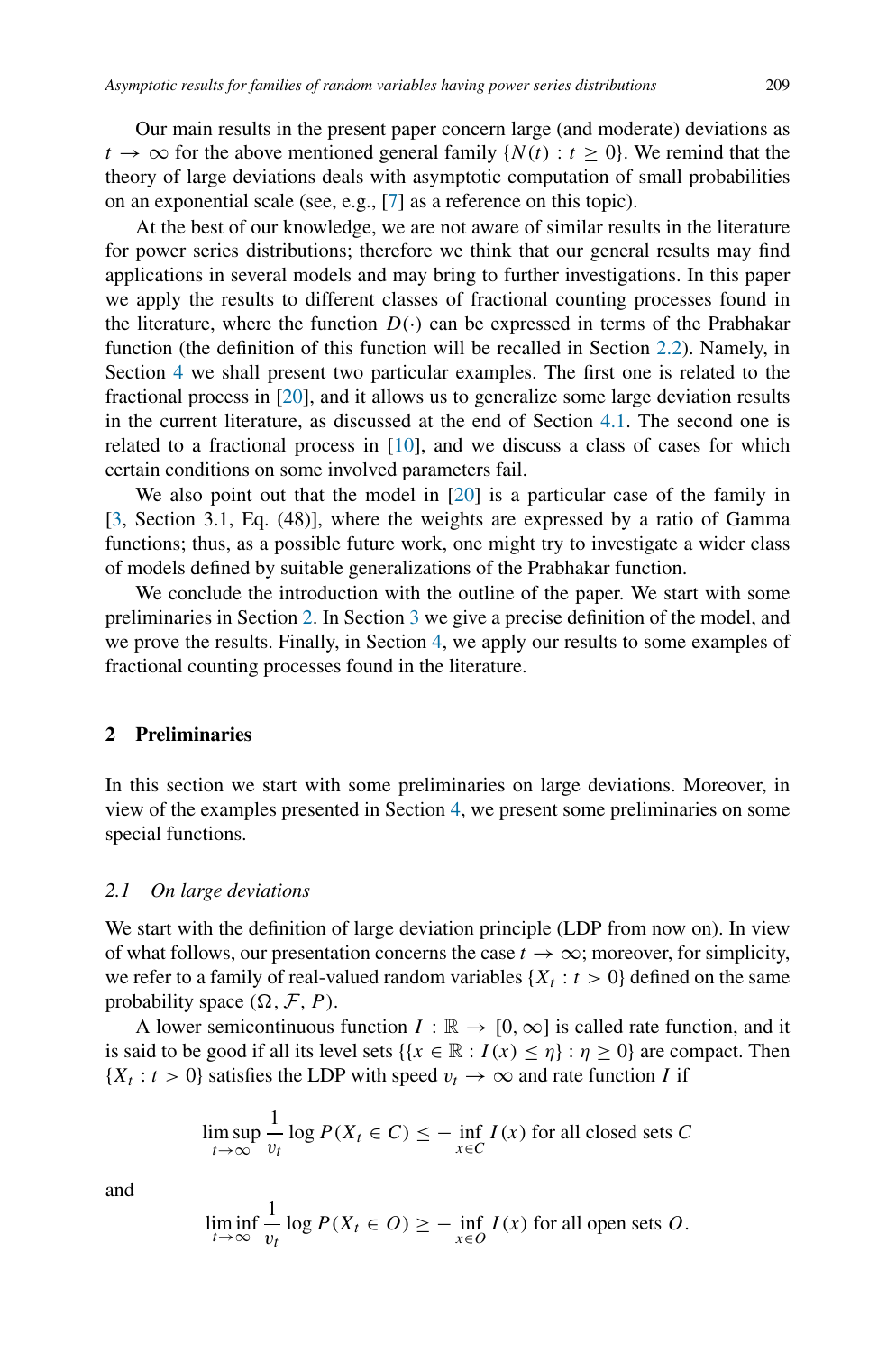The notion of moderate deviations is used when we have a class of LDPs for families of centered (or asymptotically centered) random variables which depend on some positive scaling factors  $\{a(t): t > 0\}$  such that

<span id="page-3-2"></span>
$$
a(t) \to 0 \text{ and } v_t a(t) \to \infty \text{ as } t \to \infty \tag{1}
$$

and, moreover, all these LDPs (whose speed functions depend on the scaling factors) are governed by the same quadratic rate function vanishing at zero. We can also say that, as usually happens, this class of LDPs fills the gap between a convergence to zero and an asymptotic normality (see Remark [4\)](#page-11-0).

The main tool for large deviations used in this paper is the Gärtner–Ellis theorem (see, e.g., [\[7](#page-20-9), Theorem 2.3.6]; actually we can refer to the statement (c) only), and here we recall its statement for real-valued random variables. In view of this, we also recall that a convex function  $f : \mathbb{R} \to (-\infty, \infty]$  is essentially smooth (see, e.g., [\[7,](#page-20-9) Definition 2.3.5]) if the interior of  $\mathcal{D}_f := \{ \theta \in \mathbb{R} : f(\theta) < \infty \}$  is nonempty, f is differentiable throughout the interior of  $\mathcal{D}_f$ , and *f* is steep (i.e.  $|f'(t)|$  is divergent as *t* approaches to any finite point of the boundary of  $\mathcal{D}_f$ ). In our applications the function *f* is always finite everywhere and differentiable; therefore *f* is essentially smooth because the steepness condition holds vacuously.

<span id="page-3-1"></span>**Theorem 1.** Let  $\{X_t : t > 0\}$  be a family of real-valued random variables defined *on the same probability space*  $(\Omega, \mathcal{F}, P)$  *and let*  $v_t$  *be such that*  $v_t \to \infty$ *. Moreover assume that, for all*  $\theta \in \mathbb{R}$ *, there exists* 

$$
f(\theta) := \lim_{t \to \infty} \frac{1}{v_t} \log \mathbb{E}\left[e^{\theta X_t}\right]
$$

*as an extended real number; we also assume that the origin*  $\theta = 0$  *belongs to the interior of the set*  $\mathcal{D}(f) := \{ \theta \in \mathbb{R} : f(\theta) < \infty \}$ *. Then, if f is essentially smooth and lower semicontinuous, the family of random variables*  $\{X_t/v_t : t > 0\}$  *satisfies the LDP with speed*  $v_t$  *and good rate function*  $f^*$  *defined by*  $f^*(x) := \sup_{\theta \in \mathbb{R}} {\theta x - \theta}$  $f(\theta)$ }.

## <span id="page-3-0"></span>*2.2 On special functions for some fractional counting processes*

In this paper, for  $\alpha \in (0, 1]$  and  $\beta, \gamma > 0$ , we consider the Prabhakar function  $E^{\gamma}_{\alpha, \beta}(\cdot)$ defined by

$$
E_{\alpha,\beta}^{\gamma}(u) := \sum_{k \geq 0} \frac{u^k(\gamma)_k}{k!\Gamma(\alpha k + \beta)} \text{ (for } u \in \mathbb{R}\text{),}
$$

where

$$
(\gamma)_k := \begin{cases} 1 & \text{if } k = 0, \\ \gamma(\gamma + 1) \cdots (\gamma + k - 1) & \text{if } k \ge 1 \end{cases}
$$

is the rising factorial (Pochhammer symbol). The Prabhakar function is also known as the Mittag-Leffler function with three parameters; the Mittag-Leffler function with two parameters concerns the case  $\gamma = 1$ , and the classical Mittag-Leffler function concerns the case  $\beta = \gamma = 1$ . Here we are interested to the case of a positive argument *u* and we refer to the asymptotic behavior of  $E^{\gamma}_{\alpha,\beta}(\cdot)$  as the argument tends to infinity (see, e.g.,  $[11, page 23]$  $[11, page 23]$ , which concerns a result in  $[18]$  where the argument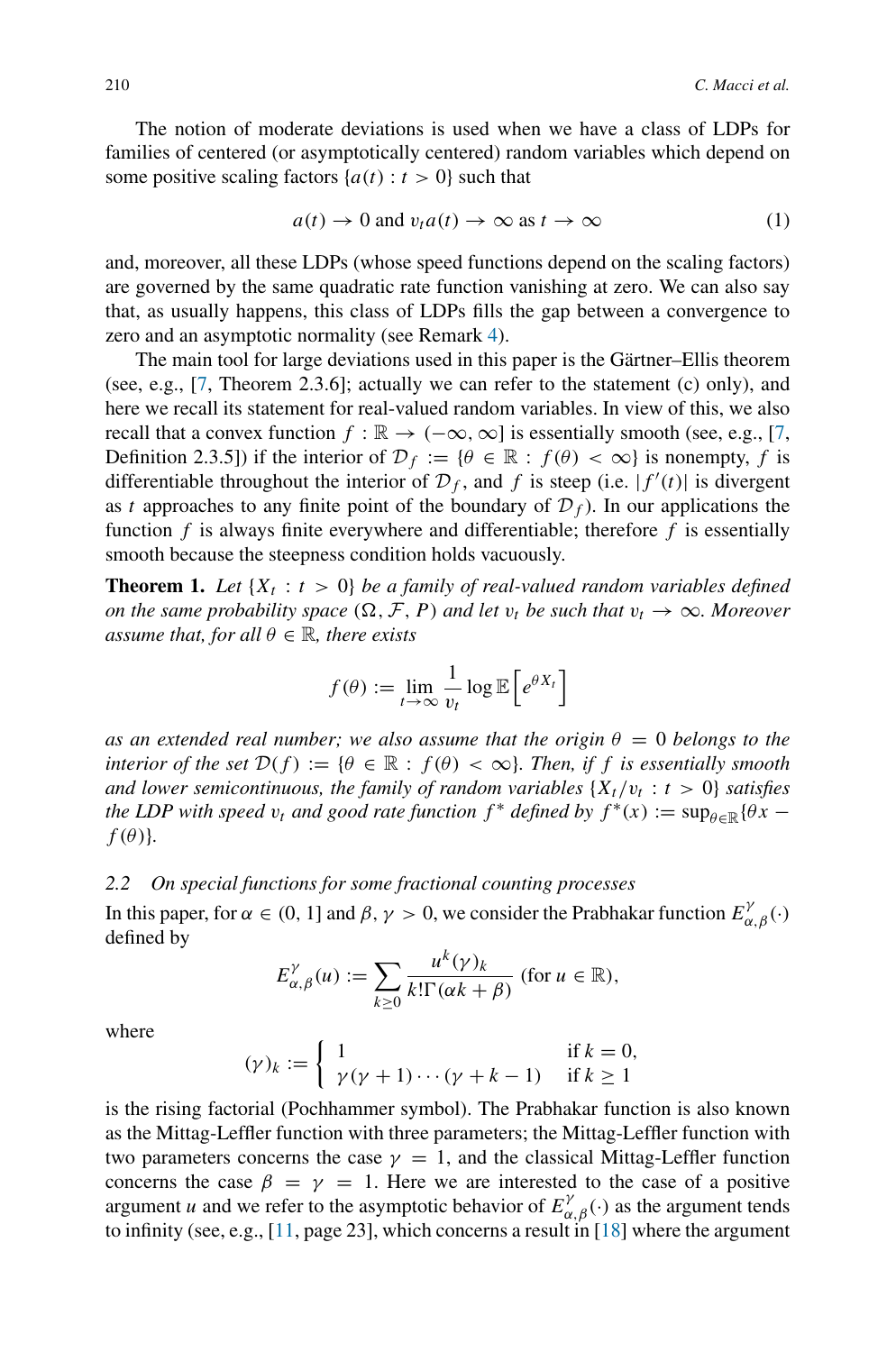*z* of  $E^{\gamma}_{\alpha,\beta}(\cdot)$  is complex; obviously we are interested in the case  $|\arg(z)| < \frac{\alpha \pi}{2}$ ). In particular, for some  $\omega(u)$  such that  $\omega(u) \to 0$  as  $u \to \infty$ , we have

<span id="page-4-1"></span>
$$
E_{\alpha,\beta}^{\gamma}(u) = \frac{1}{\Gamma(\gamma)} e^{u^{1/\alpha}} u^{\frac{\gamma-\beta}{\alpha}} \frac{1}{\alpha^{\gamma}} \sum_{k \ge 0} c_k u^{-\frac{k}{\alpha}} (1 + \omega(u)), \tag{2}
$$

where the coefficients  $\{c_k : k \geq 0\}$  are obtained by a suitable inverse factorial expansion. Moreover, when we shall present the first application of our results to some fractional counting processes (see Section [4.1\)](#page-12-1), we shall restrict the attention to the case with a positive integer  $\gamma$ ; then we refer to [\[11,](#page-20-11) Eq. (4.4)], i.e.

<span id="page-4-2"></span>
$$
E_{\alpha,\beta}^{\gamma+1}(u) = \frac{1}{\alpha^{\gamma}\gamma!} \sum_{j=0}^{\gamma} d_{j,\alpha,\beta}^{(\gamma)} E_{\alpha,\beta-j}^{1}(u)
$$
 (3)

for some coefficients  $\{d_{j,\alpha,\beta}^{(\gamma)} : j \in \{0,1,\ldots,\gamma\}\}\)$  defined by a recursive expression provided by [\[11,](#page-20-11) Eq. (4.6)], and in particular we have  $d_{\gamma,\alpha,\beta}^{(\gamma)} = 1$ . We also recall the following asymptotic formula for the case  $\gamma = 1$  (see, e.g., [\[12,](#page-20-12) Eq. (4.4.16)]), i.e.

<span id="page-4-3"></span>
$$
E_{\alpha,\beta}^1(u) = \frac{1}{\alpha} u^{\frac{1-\beta}{\alpha}} e^{u^{1/\alpha}} + O(1/u) \text{ as } u \to \infty.
$$
 (4)

As we shall see, the Prabhakar function plays an important role in the examples presented in Section [4](#page-12-0) based on some fractional counting processes found in the literature. We also mention that a different use of the Prabhakar function can be found in [\[9\]](#page-20-13) for the definition of a new class of Lévy processes (called Prabhakar Lévy processes).

# <span id="page-4-0"></span>**3 Model and results**

We consider a family of power series distributions  $\{\mathcal{P}_i : j \geq 0\}$  such that, for each  $j \geq 0$ ,  $\mathcal{P}_j$  has the probability mass function

$$
p_j(k) := \frac{d_{k,j}\delta^k}{D_j(\delta)}
$$
 for each integer  $k \ge 0$ ,

where  $\delta > 0$ , and  $\{d_{k,j} : k \geq 0\}$  is a sequence of nonnegative numbers such that

$$
D_j(\delta) := \sum_{k \ge 0} d_{k,j} \delta^k \in (0, \infty).
$$

Then we consider a family of random variables  $\{N(t) : t \geq 0\}$  whose probability mass functions depend on  $\{d_{k,k} : k \geq 0\}$  only; more precisely, assuming that

$$
\sum_{j\geq 0} \frac{d_{j,j}\delta^j}{D_j(\delta)} \in (0,\infty) \text{ for all } \delta > 0,
$$

we have

$$
P(N(t) = k) := \frac{\frac{d_{k,k}(\delta_k(t))^{k}}{D_k(\delta_k(t))}}{\sum_{j \ge 0} \frac{d_{j,j}(\delta_j(t))^{j}}{D_j(\delta_j(t))}}
$$
 for each integer  $k \ge 0$ ,

and  $\delta_i(t) \to \infty$  as  $t \to \infty$  (for all  $j \ge 0$ ).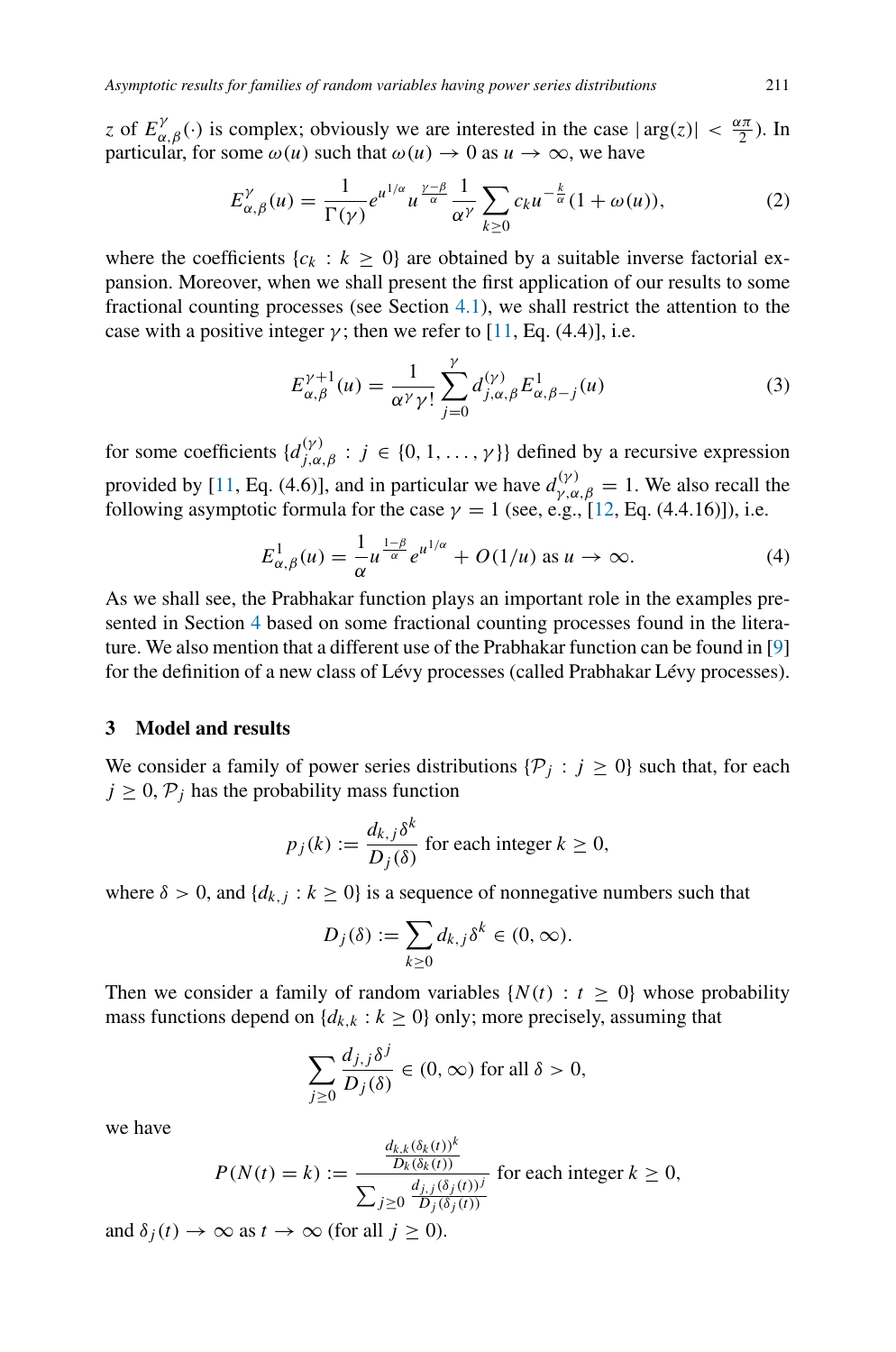**Remark 1.** In the next Section [4](#page-12-0) we show how our results can be applied to some stochastic processes found in some literature. Actually the authors of these works use the term "stochastic process" even if they do not specify the joint distributions of the involved random variables. In our results we do not need to define the joint distributions of the random variables  $\{N(t): t \geq 0\}$ ; indeed we only need to consider their univariate marginal distributions and, for this reason, we use the term "family of random variables". In a possible future work one could investigate the possibility to define all the finite-dimensional distributions in order to prove sample-path large deviation results.

In our results some hypotheses are needed, and they are collected in the next Condition [1.](#page-5-0)

#### <span id="page-5-0"></span>**Condition 1.** *We consider the following hypotheses.*

**(B1)***: There exists*  $n \geq 0$  *such that the elements of both sequences*  $\{\mathcal{P}_i : j \geq 0\}$  *and*  ${\delta_i(\cdot): j \geq 0}$  *do not depend on*  $j \geq n$ *; in particular, for*  $j \geq n$ *, we simply write*  $d_k$  *in place of*  $d_{k,i}$ *, D(·) in place of*  $D_i(\cdot)$ *, and*  $\delta(\cdot)$  *in place of*  $\delta_i(\cdot)$ *. Moreover we assume that there exist two functions*  $v : (0, \infty) \to (0, \infty)$  and  $\Delta$ :  $(0, \infty) \rightarrow \mathbb{R}$  *such that*  $v(t) \rightarrow \infty$  *as*  $t \rightarrow \infty$ *,* 

<span id="page-5-2"></span>
$$
\lim_{t \to \infty} \frac{1}{v(t)} \log D(ut) = \Delta(u) \text{ for all } u > 0,
$$
\n(5)

*and*  $\Delta(\cdot)$  *is a differentiable function.* 

- **(B2)***:* The set  $\{k \geq 0 : d_{k,k} > 0\}$  is unbounded; thus, if we refer to the case  $k \geq n$ , *the set*  $\{k \geq 0 : d_k > 0\}$  *is unbounded.*
- *(***B3***): For all k* ∈ {0*,* 1*,...,n* − 1} *we have:*

<span id="page-5-3"></span>
$$
\lim_{t \to \infty} \frac{\frac{d_{k,k}(\delta_k(t))^k}{D_k(\delta_k(t))^k}}{\frac{d_k(\delta(t))^k}{D(\delta(t))}} = 0 \text{ if } d_k > 0,
$$
\n(6)

*and*  $d_{k,k} = 0$  *if*  $d_k = 0$ *.* 

Firstly we note that the function  $\Delta(\cdot)$  is increasing. Moreover, if  $n = 0$ , we have the basic model with a unique power series distribution and, in particular, *(***B3***)* holds vacuously (because the set  $\{0, 1, \ldots, n-1\}$  in **(B3**) is empty).

<span id="page-5-4"></span>**Remark 2.** Here we illustrate two consequences of *(***B2***)* and *(***B3***)* in Condition [1.](#page-5-0) Firstly (B2) allows to avoid the case  $P(0 \leq N(t) \leq M) = 1$  (for all  $t \geq 0$ ) for some  $M \in (0, \infty)$ ; in fact, in such a case, it is easy to check that the results proved below hold with  $\Lambda(\theta) = 0$  for all  $\theta \in \mathbb{R}$ , where  $\Lambda$  is the function defined in Eq. [\(11\)](#page-6-0). Moreover *(***B2***)* and *(***B3***)* yield

<span id="page-5-1"></span>
$$
\lim_{t \to \infty} \frac{d_{k,k}(\delta_k(t))^k}{D_k(\delta_k(t))} = 0 \text{ and } \lim_{t \to \infty} \frac{d_k(\delta(t))^k}{D(\delta(t))} = 0 \text{ for all } k \ge 0.
$$
 (7)

In fact, for all  $k \geq 0$ , there exist  $h > k$  such that  $d_h > 0$ , and therefore

$$
0 \le \frac{d_k(\delta(t))^k}{D(\delta(t))} \le \frac{d_k(\delta(t))^k}{d_h(\delta(t))^h} \to 0 \text{ (as } t \to \infty);
$$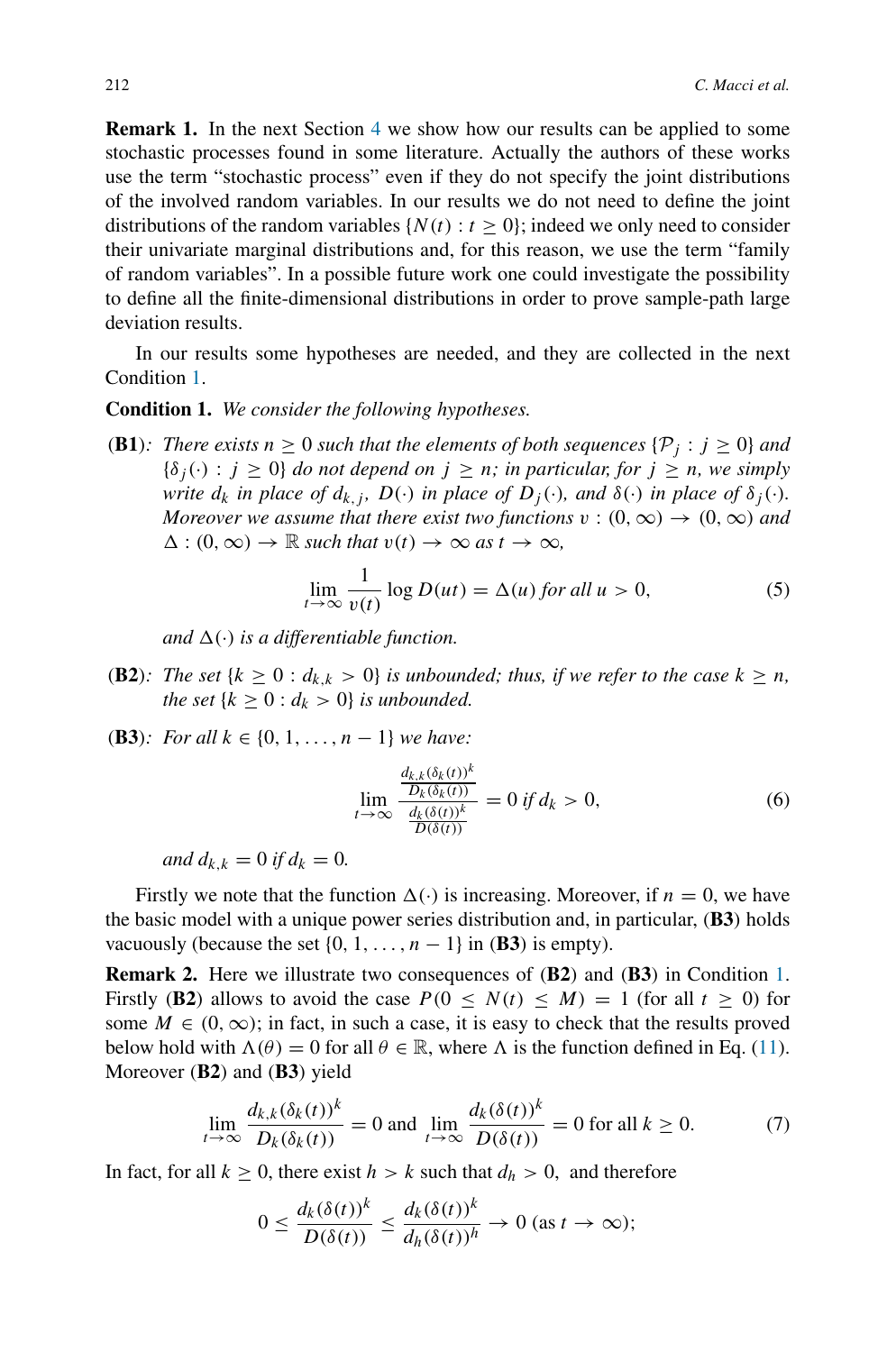moreover the first limit in Eq. [\(7\)](#page-5-1) follows from the second one in Eq. [\(7\)](#page-5-1) together with *(***B3***)*.

We also briefly discuss some particular cases concerning the functions  $v(\cdot)$  and  $\Delta(\cdot)$  in Eq. [\(5\)](#page-5-2).

<span id="page-6-5"></span>**Remark 3.** Assume that there exists

<span id="page-6-1"></span>
$$
\lim_{t \to \infty} \frac{v(ut)}{v(t)} =: \bar{v}(u) \text{ for all } u > 0
$$
\n(8)

as a finite limit; then the limit in Eq. [\(5\)](#page-5-2) can be verified only for  $u = 1$ , and we have

$$
\Delta(u) = \Delta(1)\bar{v}(u) \text{ for all } u > 0.
$$

In particular, if  $v(\cdot)$  is a regularly varying function of index  $\rho > 0$  (see, e.g., [\[8,](#page-20-14) Definition A3.1(b)]), the limit in Eq. [\(8\)](#page-6-1) holds with  $\bar{v}(u) = u^{\rho}$ . On the other hand, if  $v(\cdot)$  is a slowly varying function (see, e.g., [\[8,](#page-20-14) Definition A3.1(a)]), the limit in Eq. [\(8\)](#page-6-1) holds with  $\bar{v}(u) = 1$  (and this case is not interesting).

In view of what follows, it is useful to introduce the following notation:

<span id="page-6-2"></span>
$$
R_n(u,t) := \begin{cases} 0 & \text{if } n = 0, \\ \sum_{k=0}^{n-1} \left( \frac{d_{k,k}(u\delta_k(t))^{k}}{D_k(\delta_k(t))} - \frac{d_k(u\delta(t))^{k}}{D(\delta(t))} \right) & \text{if } n \ge 1, \end{cases}
$$
(9)

where  $n$  is the value in Condition [1.](#page-5-0) Then we have

<span id="page-6-4"></span>
$$
\lim_{t \to \infty} R_n(u, t) = 0; \tag{10}
$$

this is trivial if  $n = 0$  and, if  $n \ge 1$ , this is a consequence of Eq. [\(7\)](#page-5-1) (for  $k \in$  $\{0, 1, \ldots, n-1\}.$ 

We start with the first result.

<span id="page-6-3"></span>**Proposition [1](#page-5-0).** *Assume that Condition 1 holds. Then*  $\left\{ \frac{N(t)}{v(\delta(t))}: t > 0 \right\}$  *satisfies the LDP with speed*  $v(\delta(t))$  *and good rate function*  $\Lambda^*$  *defined by* 

<span id="page-6-0"></span>
$$
\Lambda^*(x) := \sup_{\theta \in \mathbb{R}} \{ \theta x - \Lambda(\theta) \}, \text{ where } \Lambda(\theta) := \Delta(e^{\theta}) - \Delta(1). \tag{11}
$$

**Proof.** We want to apply the Gärtner–Ellis theorem (Theorem [1\)](#page-3-1). In order to do this we remark that, for all  $\theta \in \mathbb{R}$ , we have

$$
\frac{1}{v(\delta(t))} \log \mathbb{E}\left[e^{\theta N(t)}\right]
$$
\n
$$
= \frac{1}{v(\delta(t))} \log \frac{\sum_{k\geq 0} \frac{d_{k,k}(e^{\theta}\delta_k(t))^{k}}{D_k(\delta_k(t))}}{\sum_{j\geq 0} \frac{d_{j,j}(\delta_j(t))^{j}}{D_j(\delta_j(t))}}
$$
\n
$$
= \frac{1}{v(\delta(t))} \log \sum_{k\geq 0} \frac{d_{k,k}(e^{\theta}\delta_k(t))^{k}}{D_k(\delta_k(t))} - \frac{1}{v(\delta(t))} \log \sum_{j\geq 0} \frac{d_{j,j}(\delta_j(t))^{j}}{D_j(\delta_j(t))}
$$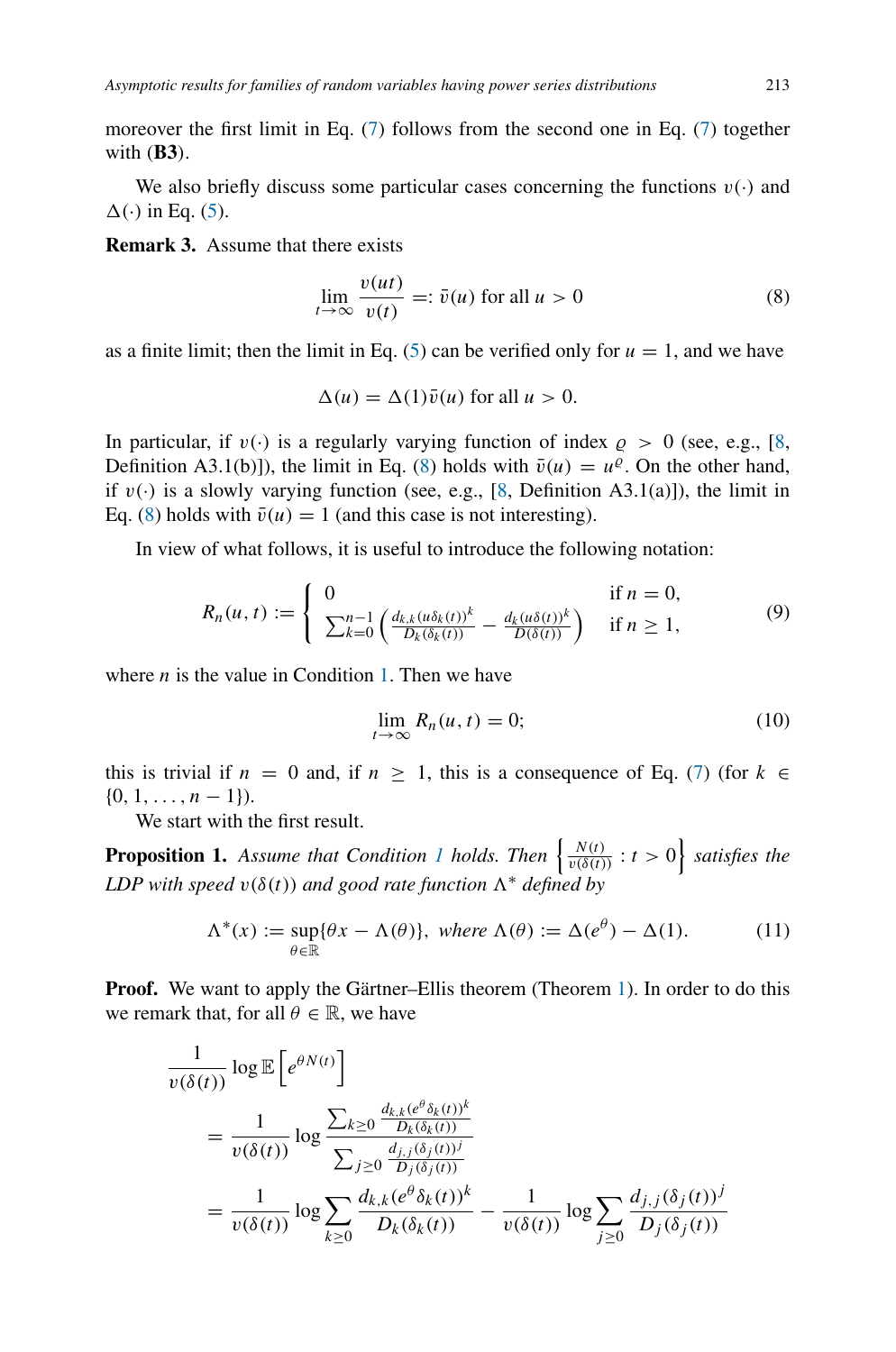$$
= \frac{1}{v(\delta(t))} \log \left( D(\delta(t)) \sum_{k \ge 0} \frac{d_{k,k}(e^{\theta} \delta_k(t))^k}{D_k(\delta_k(t))} \right) - \frac{1}{v(\delta(t))} \log \left( D(\delta(t)) \sum_{j \ge 0} \frac{d_{j,j}(\delta_j(t))^j}{D_j(\delta_j(t))} \right).
$$

So, if we prove that

<span id="page-7-0"></span>
$$
\lim_{t \to \infty} \frac{1}{v(\delta(t))} \log \left( D(\delta(t)) \sum_{k \ge 0} \frac{d_{k,k}(u \delta_k(t))^k}{D_k(\delta_k(t))} \right) = \Delta(u) \text{ for all } u > 0,
$$
 (12)

where  $\Delta(\cdot)$  is the function in Condition [1,](#page-5-0) the limit in Eq. [\(12\)](#page-7-0) with  $u = e^{\theta}$  and  $u = 1$ yields

<span id="page-7-3"></span>
$$
\lim_{t \to \infty} \frac{1}{v(\delta(t))} \log \mathbb{E}\left[e^{\theta N(t)}\right] = \Delta(e^{\theta}) - \Delta(1) = \Lambda(\theta) \text{ for all } \theta \in \mathbb{R},\tag{13}
$$

where  $\Lambda(\cdot)$  is the function in Eq. [\(11\)](#page-6-0). Then the desired LDP holds as a straighforward application of Theorem [1.](#page-3-1)

So in the remaining part of the proof we show that the limit in Eq. [\(12\)](#page-7-0) holds. This will be done by considering  $n \geq 1$ ; actually, for  $n = 0$ , we have the same computations and some parts are even simplified. Firstly, if we consider the function  $R_n(u, t)$  defined in Eq. [\(9\)](#page-6-2), for all  $u > 0$  we have

<span id="page-7-1"></span>
$$
\sum_{k\geq 0} \frac{d_{k,k}(u\delta_k(t))^k}{D_k(\delta_k(t))} = \frac{D(u\delta(t))}{D(\delta(t))} + R_n(u,t); \tag{14}
$$

in fact we have

$$
\sum_{k\geq 0} \frac{d_{k,k}(u\delta_k(t))^k}{D_k(\delta_k(t))} = \sum_{k=0}^{n-1} \frac{d_{k,k}(u\delta_k(t))^k}{D_k(\delta_k(t))} + \sum_{k\geq n} \frac{d_k(u\delta(t))^k}{D(\delta(t))}
$$

$$
= \sum_{k\geq 0} \frac{d_k(u\delta(t))^k}{D(\delta(t))} + R_n(u,t),
$$

and we get Eq. [\(14\)](#page-7-1) by taking into account the definition of  $D(\cdot)$ . Then Eq. (14) yields

$$
D(\delta(t)) \sum_{k \ge 0} \frac{d_{k,k}(u\delta_k(t))^k}{D_k(\delta_k(t))} = D(u\delta(t)) + R_n(u,t)D(\delta(t))
$$
  
= 
$$
D(u\delta(t)) \left(1 + R_n(u,t) \frac{D(\delta(t))}{D(u\delta(t))}\right);
$$

thus (if we take the logarithms, divide by  $v(\delta(t))$  and let *t* go to infinity) the limit in Eq. [\(12\)](#page-7-0) holds if we show that

<span id="page-7-2"></span>
$$
\lim_{t \to \infty} R_n(u, t) \frac{D(\delta(t))}{D(u\delta(t))} = 0 \text{ for all } u > 0.
$$
 (15)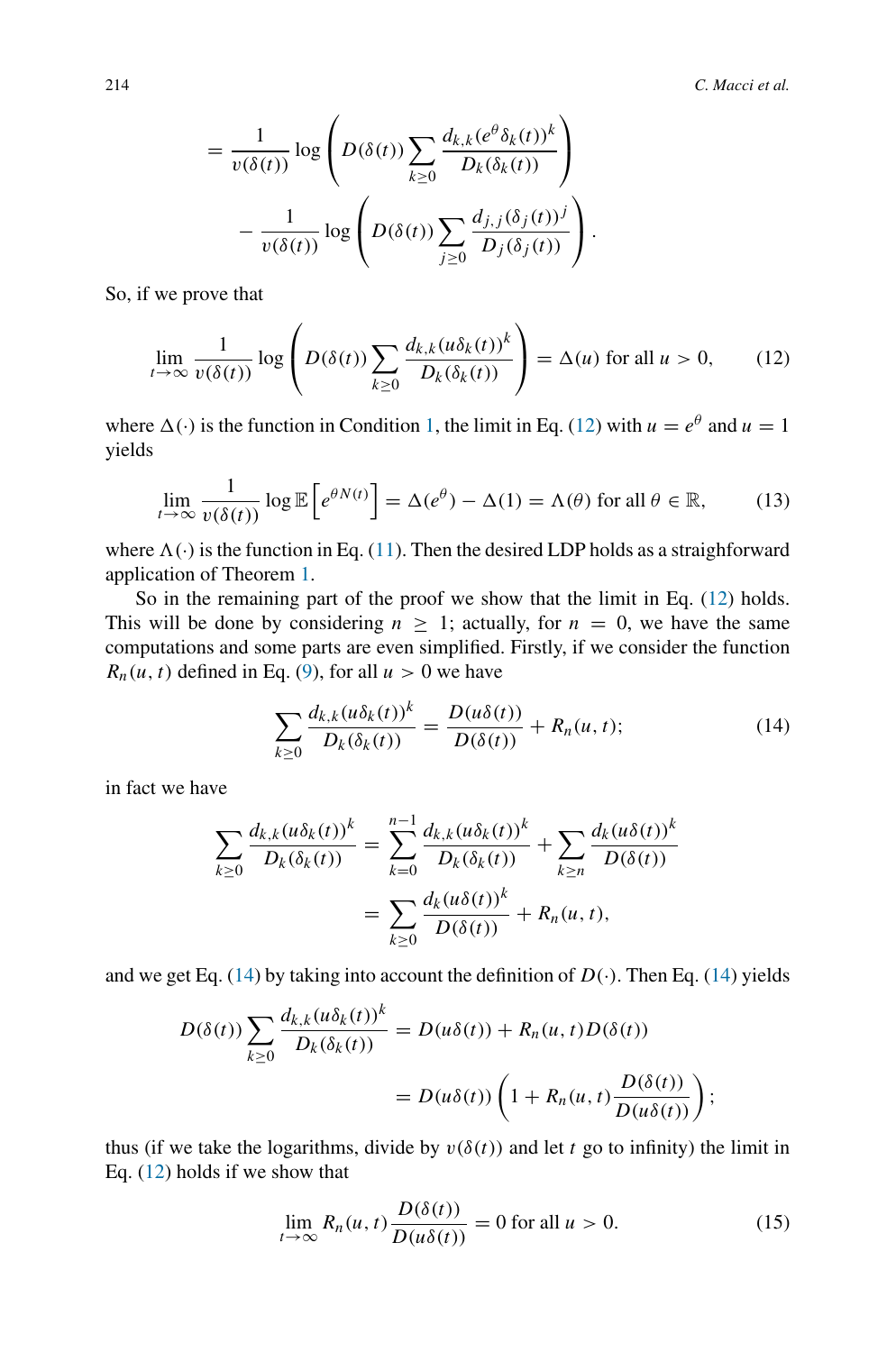So we complete the proof by showing that the limit in Eq. [\(15\)](#page-7-2) holds. In fact, we have

$$
R_n(u, t) \frac{D(\delta(t))}{D(u\delta(t))} = \sum_{k=0}^{n-1} \left( \frac{d_{k,k}(u\delta_k(t))^k}{D_k(\delta_k(t))} - \frac{d_k(u\delta(t))^k}{D(\delta(t))} \right) \frac{D(\delta(t))}{D(u\delta(t))}
$$
  

$$
= \sum_{k=0}^{n-1} \left( \frac{\frac{d_{k,k}(u\delta_k(t))^k}{D_k(\delta_k(t))}}{\frac{d_k(u\delta(t))^k}{D(\delta(t))}} \frac{d_k(u\delta(t))^k}{D(\delta(t))} - \frac{d_k(u\delta(t))^k}{D(\delta(t))} \right) \frac{D(\delta(t))}{D(u\delta(t))}
$$
  

$$
= \sum_{k=0}^{n-1} \left( \frac{\frac{d_{k,k}(\delta_k(t))^k}{D_k(\delta_k(t))}}{\frac{d_k(\delta(t))^k}{D(\delta(t))}} - 1 \right) \frac{d_k(u\delta(t))^k}{D(u\delta(t))} \frac{D(\delta(t))}{D(u\delta(t))}
$$
  

$$
= \sum_{k=0}^{n-1} \left( \frac{\frac{d_{k,k}(\delta_k(t))^k}{D_k(\delta_k(t))}}{\frac{d_k(\delta(t))^k}{D(\delta(t))}} - 1 \right) \frac{d_k(u\delta(t))^k}{D(u\delta(t))},
$$

and the desired limit in Eq.  $(15)$  holds by the limit in Eq.  $(6)$ , and by the second limit in Eq. [\(7\)](#page-5-1) (here we have  $u\delta(t)$  instead of  $\delta(t)$ , and that limit still holds). □

Now we study moderate deviations. More precisely, we prove a class of LDPs which depends on any possible choice of positive numbers  $\{a(t): t > 0\}$  such that [\(1\)](#page-3-2) holds with  $v_t = v(\delta(t))$ , which is the speed in Proposition [1.](#page-6-3) We remark that  $\Lambda''(0)$ that appears below (Proposition [2](#page-8-0) and Remark [4\)](#page-11-0) cannot be negative; in fact, as we have seen in the proof of Proposition [1,](#page-6-3) the function  $\Lambda$  is the pointwise limit of logarithms of moment generating functions, which are convex functions (see, e.g., [\[7,](#page-20-9) Lemma  $2.2.5(a)$ ]).

<span id="page-8-0"></span>**Proposition 2.** Assume that Condition [1](#page-5-0) holds and, if we refer to the function  $\Delta(\cdot)$ *in that condition, let*  $\Lambda(\cdot)$  *be the function in Eq.* [\(11\)](#page-6-0)*. Assume that there exists*  $\Delta''(1)$ *, and therefore there exists*  $\Lambda''(0)$ *. Moreover assume that, for*  $D(\cdot)$ *,*  $\delta(\cdot)$  *and*  $v(\cdot)$  *in Condition [1](#page-5-0) (and for*  $\Lambda(\cdot)$  *in Eq.* [\(11\)](#page-6-0)*), the following conditions hold:* 

if 
$$
u(t) \to 1
$$
 as  $t \to \infty$ , then  
\n
$$
H_1(t) := \log \frac{D(u(t)\delta(t))}{D(\delta(t))} - v(\delta(t))(\Delta(u(t)) - \Delta(1))
$$
 is bounded; (16)

<span id="page-8-2"></span><span id="page-8-1"></span>
$$
H_2(t) := \sqrt{v(\delta(t))} \left( \Lambda'(0) - \frac{\delta(t) D'(\delta(t))}{v(\delta(t)) D(\delta(t))} \right) \text{ is bounded;}
$$
 (17)

$$
H_3(t) := \frac{1}{\sqrt{v(\delta(t))}} \left( \frac{\delta(t) D'(\delta(t))}{D(\delta(t))} - \mathbb{E}[N(t)] \right) \text{ is bounded.}
$$
 (18)

*Then, for every choice of*  $\{a(t): t > 0\}$  *such that Eq.* [\(1\)](#page-3-2) *holds with*  $v_t = v(\delta(t))$ *, N (t)*−E[*N (t)*]  $\frac{\partial \mathcal{L}(X(t))}{\partial v(\delta(t))} \sqrt{v(\delta(t))a(t)}$ :  $t > 0$  satisfies the LDP with speed  $1/a(t)$  and good *rate function*  $\tilde{\Lambda}^*$  *defined by* 

<span id="page-8-3"></span>
$$
\tilde{\Lambda}^*(x) := \begin{cases}\n\frac{x^2}{2\Lambda''(0)} & \text{for } \Lambda''(0) > 0, \\
\begin{cases}\n0 & \text{if } x = 0, \\
\infty & \text{if } x \neq 0,\n\end{cases} & \text{for } \Lambda''(0) = 0.\n\end{cases}
$$
\n(19)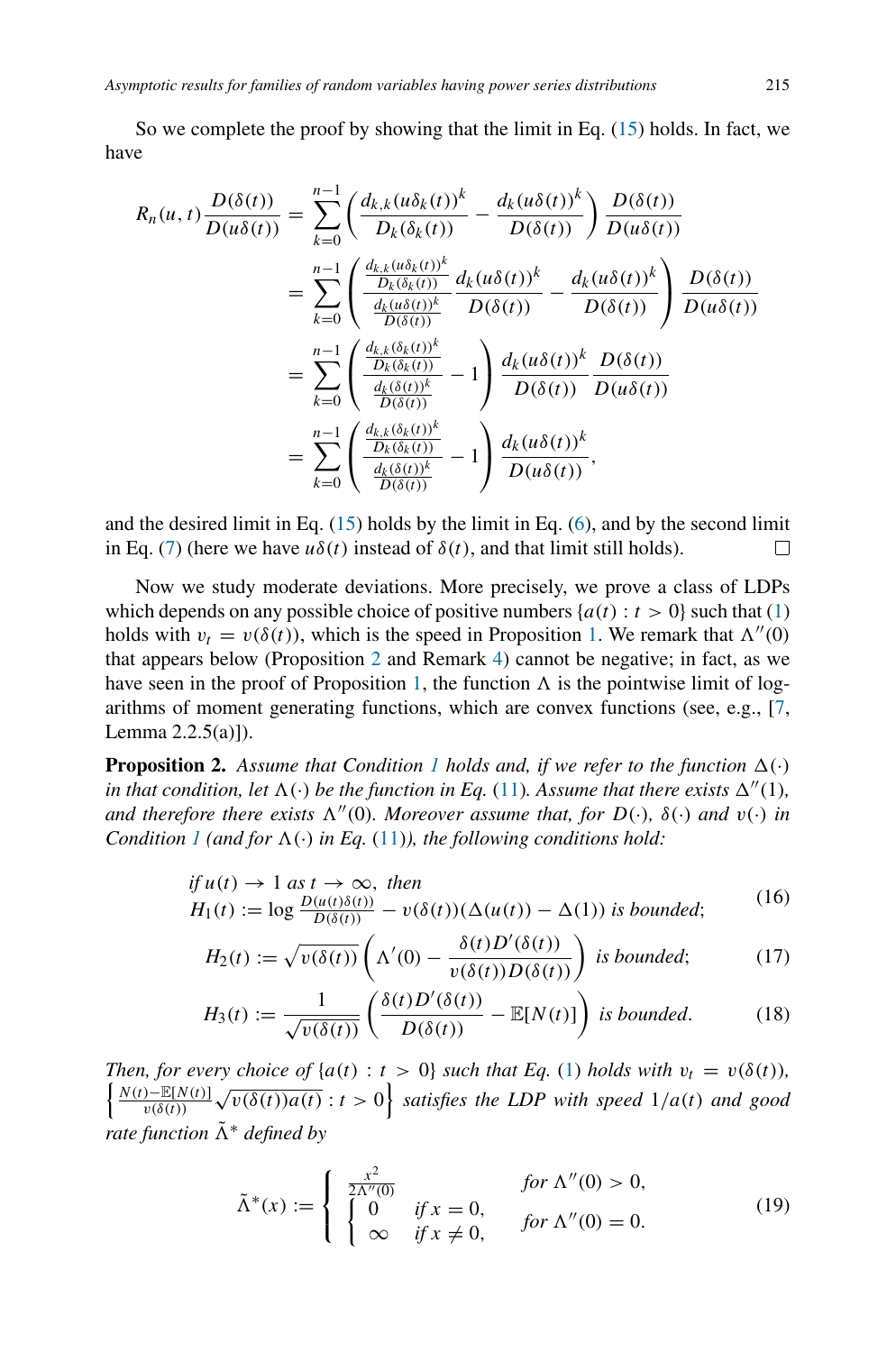**Proof.** We want to apply the Gärtner–Ellis theorem (Theorem [1\)](#page-3-1). So, in what follows, we show that

<span id="page-9-0"></span>
$$
\lim_{t \to \infty} \frac{1}{1/a(t)} \log \mathbb{E}\left[e^{\frac{\theta}{a(t)} \frac{N(t) - \mathbb{E}[N(t)]}{v(\delta(t))}\sqrt{v(\delta(t))a(t)}}\right] = \frac{\theta^2}{2} \Lambda''(0) =: \tilde{\Lambda}(\theta) \text{ for all } \theta \in \mathbb{R};\tag{20}
$$

in fact it is easy to verify that

$$
\tilde{\Lambda}^*(x) := \sup_{\theta \in \mathbb{R}} \{ \theta x - \tilde{\Lambda}(\theta) \}
$$

coincides with the rate function in the statement of the proposition.

Firstly we observe that

$$
\Lambda_t(\theta) := \frac{1}{1/a(t)} \log \mathbb{E}\left[e^{\frac{\theta}{a(t)} \frac{N(t) - \mathbb{E}[N(t)]}{\nu(\delta(t))} \sqrt{\nu(\delta(t))a(t)}}\right]
$$
  
=  $a(t) \left(\log \frac{\sum_{k\geq 0} \frac{d_{k,k}\left(e^{\frac{\theta}{\sqrt{\nu(\delta(t))a(t)}}\delta_k(t)}\right)^k}{D_k(\delta_k(t))}}{\sum_{j\geq 0} \frac{d_{j,j}(\delta_j(t))^j}{D_j(\delta_j(t))}} - \frac{\theta}{\sqrt{\nu(\delta(t))a(t)}} \mathbb{E}[N(t)]\right).$ 

Moreover, we set again  $u(t) := e^{\frac{\theta}{\sqrt{v(\delta(t))a(t)}}}$ ; in fact, by Eq. [\(1\)](#page-3-2) with  $v_t = v(\delta(t))$ , we have  $u(t) \to 1$  because  $\sqrt{v(\delta(t))a(t)} \to \infty$ . Then we can check that

$$
\Lambda_t(\theta) = A_1(t) + A_2(t) + A_3(t),
$$

where

$$
A_1(t) := a(t)
$$
  
\n
$$
\times \left( \log \frac{\sum_{k \geq 0} \frac{d_{k,k} \left( e^{\frac{\theta}{\sqrt{v(\delta(t))a(t)}}} \delta_k(t) \right)^k}{D_k(\delta_k(t))}}{\sum_{j \geq 0} \frac{d_{j,j}(\delta_j(t))^j}{D_j(\delta_j(t))}} - v(\delta(t)) \Lambda \left( \frac{\theta}{\sqrt{v(\delta(t))a(t)}} \right) \right)
$$
  
\n
$$
= a(t) \left( \log \frac{\frac{D(u(t)\delta(t))}{D(\delta(t))} + R_n(u(t), t)}{1 + R_n(1, t)} - v(\delta(t)) \Lambda \left( \frac{\theta}{\sqrt{v(\delta(t))a(t)}} \right) \right)
$$

(in the last equality we take into account Eq. [\(14\)](#page-7-1) with  $u = u(t)$  and  $u = 1$ ),

$$
A_2(t) := v(\delta(t))a(t)\left(\Lambda\left(\frac{\theta}{\sqrt{v(\delta(t))a(t)}}\right) - \frac{\theta}{v(\delta(t))\sqrt{v(\delta(t))a(t)}}\frac{\delta(t)D'(\delta(t))}{D(\delta(t))}\right),\,
$$

and

$$
A_3(t) := a(t) \frac{\theta}{\sqrt{v(\delta(t))a(t)}} \left( \frac{\delta(t)D'(\delta(t))}{D(\delta(t))} - \mathbb{E}[N(t)] \right).
$$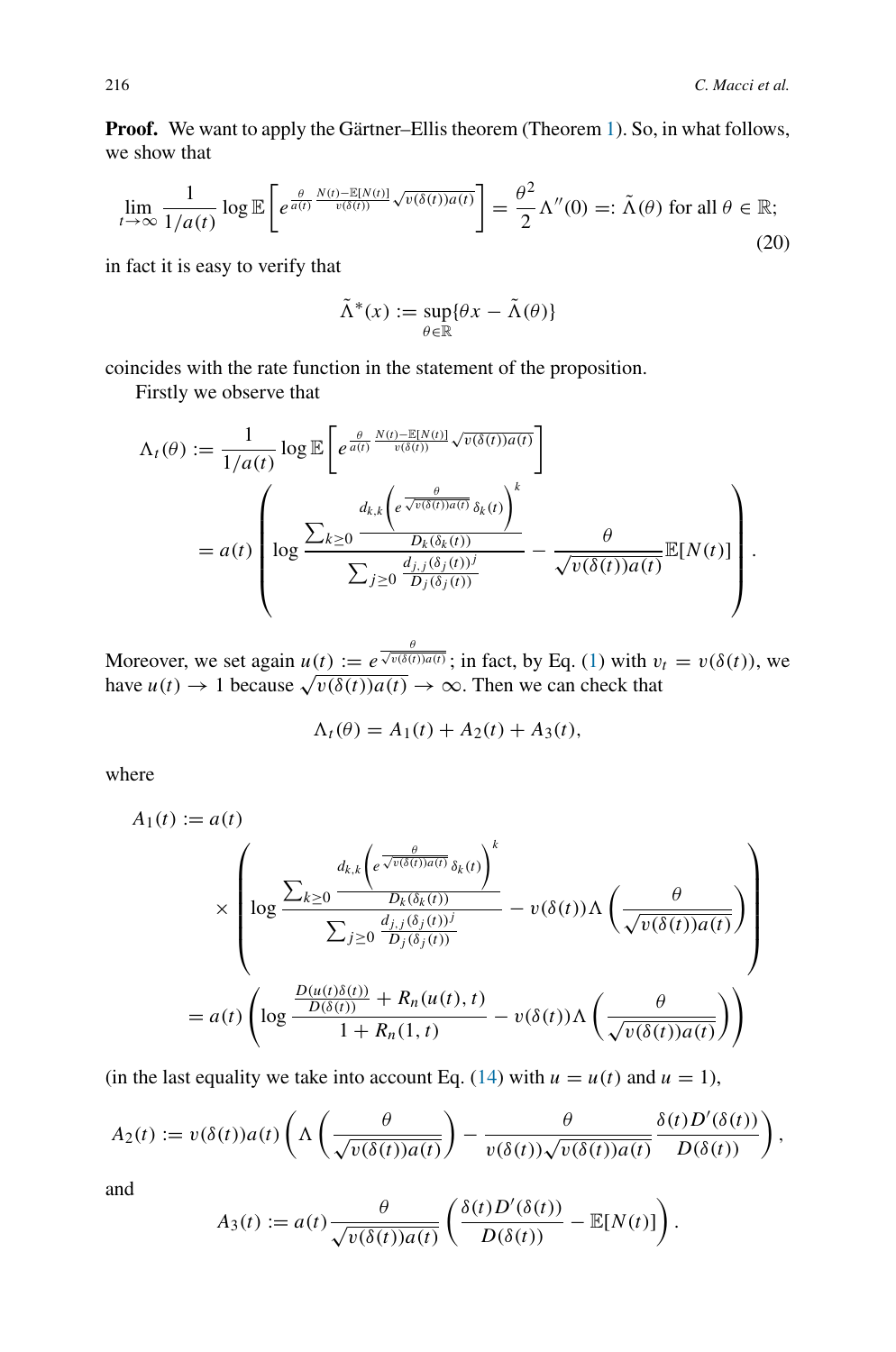So, if we refer to the function  $\tilde{\Lambda}(\cdot)$  in Eq. [\(20\)](#page-9-0), we complete the proof if we show that (for all  $\theta \in \mathbb{R}$ )

<span id="page-10-0"></span>
$$
\lim_{t \to \infty} A_1(t) = 0, \lim_{t \to \infty} A_2(t) = \tilde{\Lambda}(\theta), \lim_{t \to \infty} A_3(t) = 0.
$$
 (21)

We start by considering  $H_1(t)$  in Eq. [\(16\)](#page-8-1), and we have

$$
H_1(t) = \log \frac{D(u(t)\delta(t))}{D(\delta(t))} - v(\delta(t))\Lambda\left(\frac{\theta}{\sqrt{v(\delta(t))a(t)}}\right)
$$

by the definition of the function  $\Lambda(\cdot)$  in Eq. [\(11\)](#page-6-0) and by  $u(t) = e^{\frac{\theta}{\sqrt{v(\delta(t))a(t)}}}$ . Then we can easily verify that

$$
A_1(t) = a(t)H_1(t) + a(t) \left( \log \frac{\frac{D(u(t)\delta(t))}{D(\delta(t))} + R_n(u(t), t)}{1 + R_n(1, t)} - \log \frac{D(u(t)\delta(t))}{D(\delta(t))} \right)
$$
  
=  $a(t)H_1(t) + a(t) \log \left( 1 + R_n(u(t), t) \frac{D(\delta(t))}{D(u(t)\delta(t))} \right)$   
-  $a(t) \log(1 + R_n(1, t)),$ 

where, since  $a(t) \rightarrow 0$ ,  $a(t)H_1(t) \rightarrow 0$  by Eq. [\(16\)](#page-8-1), and  $a(t) \log(1 + R_n(1, t)) \rightarrow 0$ by Eq. [\(10\)](#page-6-4) with  $u = 1$ . Moreover, we have

$$
\lim_{t \to \infty} R_n(u(t), t) \frac{D(\delta(t))}{D(u(t)\delta(t))} = 0;
$$

in fact this is trivial if  $n = 0$  and, if  $n \ge 1$ , we have

$$
0 \leq |R_n(u(t), t)| \frac{D(\delta(t))}{D(u(t)\delta(t))}
$$
  
\n
$$
= \sum_{k=0}^{n-1} \left| \frac{d_{k,k}(u(t)\delta_k(t))^k}{D_k(\delta_k(t))} - \frac{d_k(u(t)\delta(t))^k}{D(\delta(t))} \right| \frac{D(\delta(t))}{D(u(t)\delta(t))}
$$
  
\n
$$
= \sum_{k=0}^{n-1} \left| \frac{\frac{d_{k,k}(u(t)\delta_k(t))^k}{D_k(\delta_k(t))}}{\frac{d_k(u(t)\delta(t))^k}{D(\delta(t))}} - 1 \right| \frac{d_k(u(t)\delta(t))^k}{D(u(t)\delta(t))}
$$
  
\n
$$
= \sum_{k=0}^{n-1} \left| \frac{\frac{d_{k,k}(\delta_k(t))^k}{D_k(\delta_k(t))}}{\frac{d_k(\delta(t))^k}{D(\delta(t))}} - 1 \right| \frac{d_k(u(t)\delta(t))^k}{D(u(t)\delta(t))}
$$

and, since  $u(t) \rightarrow 1$ , the last expression tends to zero by the limit in Eq. [\(6\)](#page-5-3), and by the second limit in Eq.  $(7)$ . Then the first limit in Eq.  $(21)$  is verified.

Now we consider the Taylor formula for  $\Lambda(\cdot)$ , and we have

$$
\Lambda(\eta) = \underbrace{\Lambda(0)}_{=0} + \Lambda'(0)\eta + \frac{\Lambda''(0)}{2}\eta^2 + o(\eta^2)
$$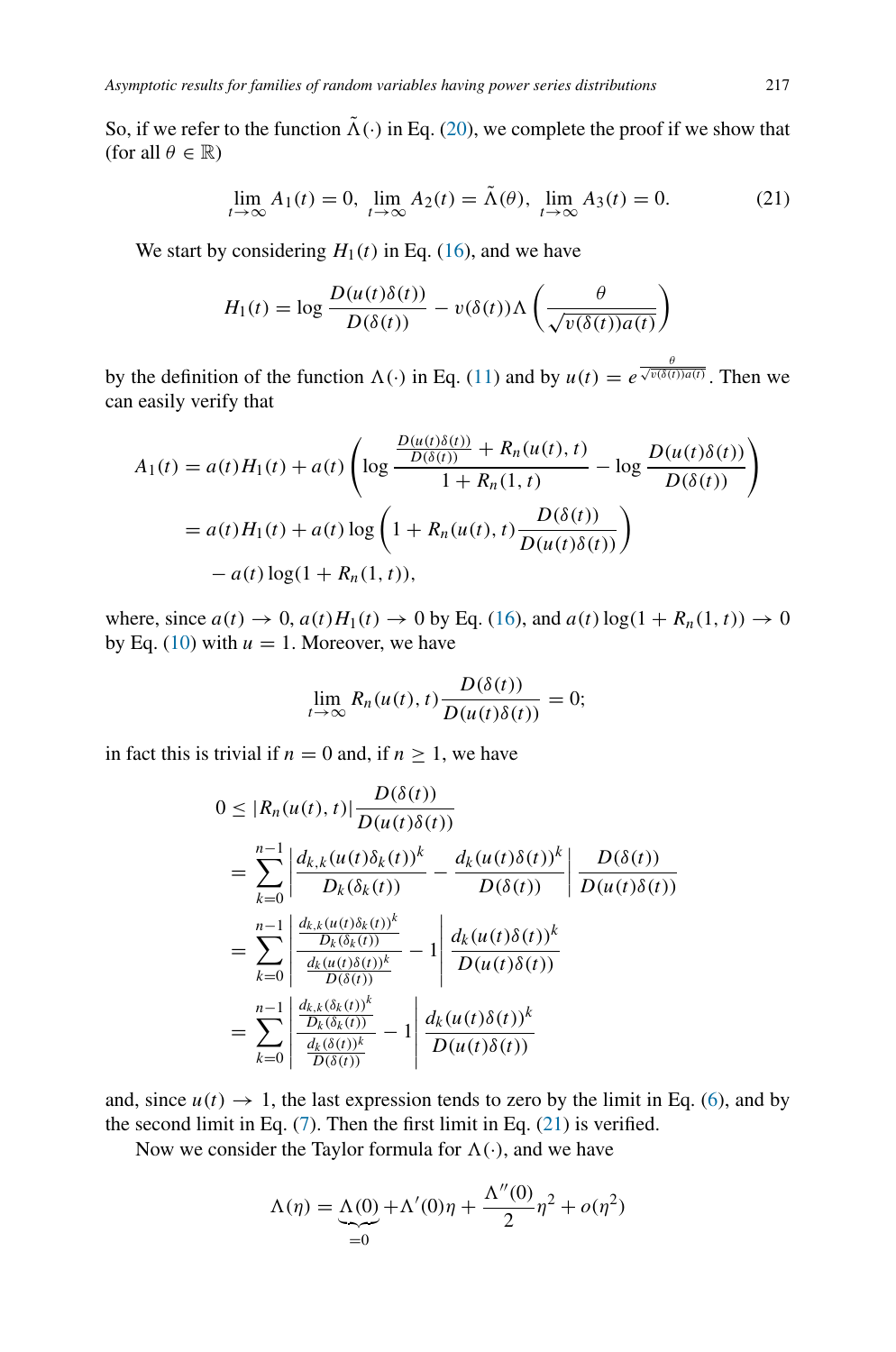where  $\frac{o(\eta^2)}{\eta^2} \to 0$  as  $\eta \to 0$ . Then

$$
A_2(t) = v(\delta(t))a(t)\left(\Lambda\left(\frac{\theta}{\sqrt{v(\delta(t))a(t)}}\right) - \frac{\theta}{\sqrt{v(\delta(t))a(t)}}\frac{\delta(t)D'(\delta(t))}{v(\delta(t))D(\delta(t))}\right)
$$
  

$$
= v(\delta(t))a(t)\left(\left(\Lambda'(0) - \frac{\delta(t)D'(\delta(t))}{v(\delta(t))D(\delta(t))}\right)\frac{\theta}{\sqrt{v(\delta(t))a(t)}} + \frac{\Lambda''(0)}{2}\frac{\theta^2}{v(\delta(t))a(t)} + o\left(\frac{1}{v(\delta(t))a(t)}\right)\right)
$$
  

$$
= \sqrt{a(t)}\theta H_2(t) + \frac{\Lambda''(0)}{2}\theta^2 + v(\delta(t))a(t)o\left(\frac{1}{v(\delta(t))a(t)}\right),
$$

and the second limit in Eq. [\(21\)](#page-10-0) holds by Eq. [\(17\)](#page-8-2) and  $a(t) \rightarrow 0$ , and also by  $v(\delta(t))a(t) \rightarrow \infty$ .

Finally, we have

$$
A_3(t) = \sqrt{a(t)} \theta H_3(t),
$$

and the third limit in Eq. [\(21\)](#page-10-0) holds by Eq. [\(18\)](#page-8-3) and  $a(t) \rightarrow 0$ .

We conclude with some consequences of Proposition [2,](#page-8-0) which are typical features of moderate deviations.

<span id="page-11-0"></span>**Remark 4.** The class of LDPs in Proposition [2](#page-8-0) fill the gap between two following asymptotic behaviors.

- 1. The weak convergence of  $\left\{ \frac{N(t)-\mathbb{E}[N(t)]}{\sqrt{v(\delta(t))}} : t > 0 \right\}$  to the centered Normal distribution with variance  $\Lambda''(0)$  (in fact the proof of Proposition [2](#page-8-0) still works if  $a(t) = 1$  and, in such a case, the first condition in Eq. [\(1\)](#page-3-2) fails).
- 2. The convergence of  $\left\{ \frac{N(t)-\mathbb{E}[N(t)]}{v(\delta(t))}:t>0\right\}$  to zero (in probability) which corresponds to the case  $a(t) = \frac{1}{v(\delta(t))}$  (in such a case the second condition in Eq. [\(1\)](#page-3-2), with  $v_t = v(\delta(t))$ , fails).

Actually in the second case we have in mind cases in which the limit

<span id="page-11-1"></span>
$$
\lim_{t \to \infty} \frac{\mathbb{E}[N(t)]}{v(\delta(t))} = \Lambda'(0)
$$
\n(22)

holds. To better explain this fact we remark that, if the limit in Eq. [\(22\)](#page-11-1) holds, then we have

$$
\lim_{t \to \infty} \frac{1}{v(\delta(t))} \log \mathbb{E}\left[e^{\theta(N(t) - \mathbb{E}[N(t)])}\right]
$$
\n
$$
= \lim_{t \to \infty} \frac{1}{v(\delta(t))} \log \mathbb{E}\left[e^{\theta N(t)}\right] - \theta \frac{\mathbb{E}[N(t)]}{v(\delta(t))} = \Lambda(\theta) - \theta \Lambda'(0)
$$

for all  $\theta \in \mathbb{R}$  (here we take into account the limit in Eq. [\(13\)](#page-7-3)); then, if we apply the Gärtner–Ellis theorem (Theorem [1\)](#page-3-1), the family of random variables

□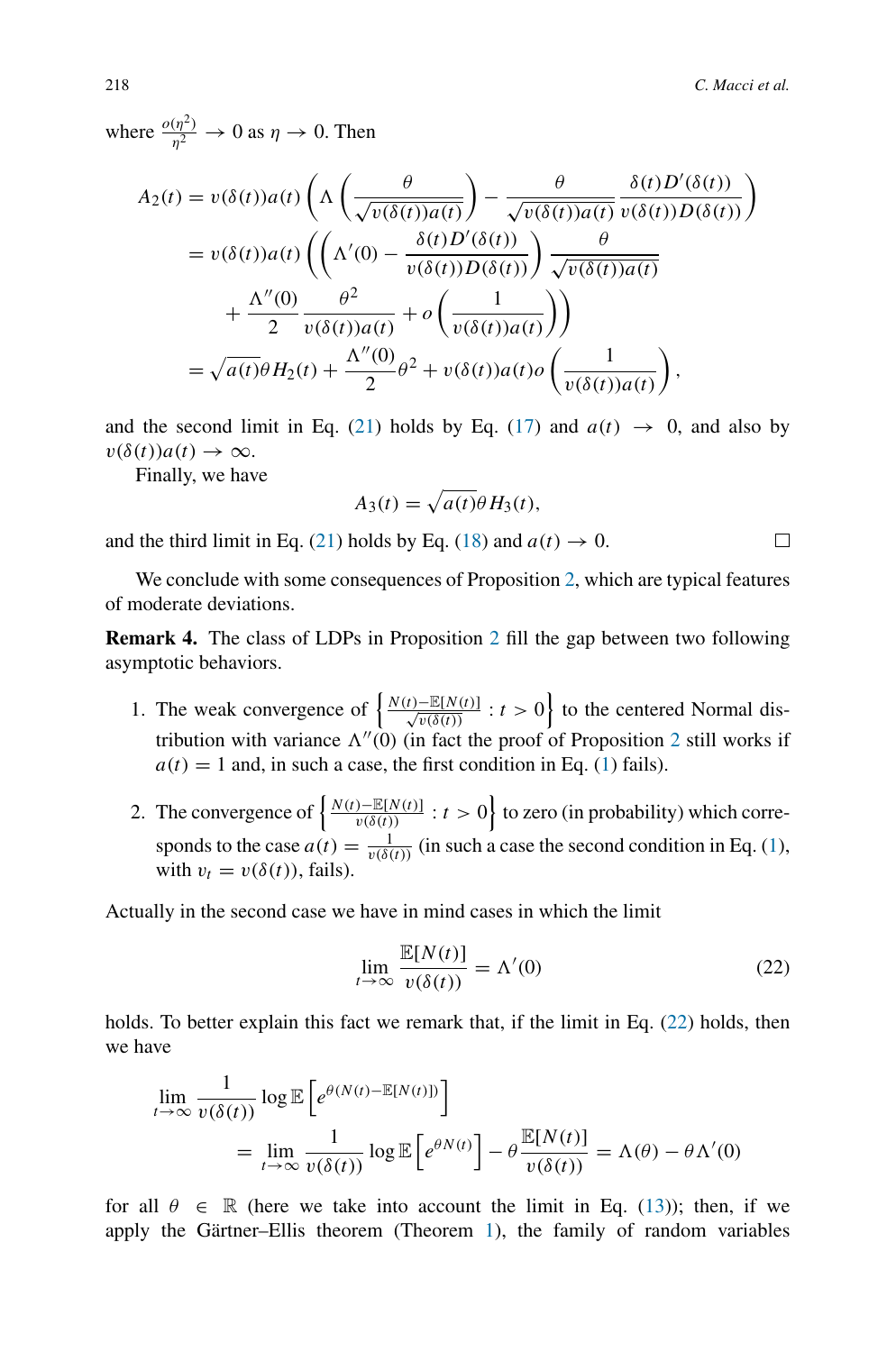$\left\{\frac{N(t)-\mathbb{E}[N(t)]}{v(\delta(t))}:t>0\right\}$  satisfies the LDP with speed  $v(\delta(t))$  and good rate function *J* defined by

$$
J(y) := \sup_{\theta \in \mathbb{R}} \{ \theta y - (\Lambda(\theta) - \theta \Lambda'(0)) \} = \Lambda^*(y + \Lambda'(0)),
$$

and the rate function *J* uniquely vanishes at  $y = 0$  (because  $\Lambda^*(x)$  uniquely vanishes at  $x = \Lambda'(0)$ ).

## <span id="page-12-0"></span>**4 Application of results to some fractional counting processes**

In this section we present two examples of applications of our results to some fractional counting processes found in the literature; so we refer to the content of Section [2.2.](#page-3-0) The first example (in Section [4.1\)](#page-12-1) concerns the basic model, i.e. the case  $n = 0$ ; the second example (in Section [4.2\)](#page-14-0) depends on two sequences of parameters  $\{\alpha_i : j \geq 0\}$  and  $\{\tilde{\alpha}_i : j \geq 0\}$  satisfying suitable conditions. So, in Section [4.2.2,](#page-17-0) we discuss a class of cases for which such conditions fail, and we cannot refer to a straightforward application of our results because the hypotheses of the Gärtner–Ellis theorem (Theorem [1\)](#page-3-1) fail.

## <span id="page-12-1"></span>*4.1 An example related to the basic model*

A reference for this example is [\[20](#page-21-1)]; some other connections with the literature are presented below in the last paragraph of this section. In this example we have  $n = 0$ . For  $\beta$ ,  $\gamma$ ,  $\lambda > 0$  and  $\alpha \in (0, 1]$ , we set

$$
d_k := \frac{\lambda^k(\gamma)_k}{k!\Gamma(\alpha k + \beta)},
$$

where  $(\gamma)_k$  is the rising factorial; therefore we get

$$
D(u) = E_{\alpha,\beta}^{\gamma}(\lambda u),
$$

where  $E^{\gamma}_{\alpha,\beta}(\cdot)$  is the Prabhakar function.

We start with a discussion on Condition [1.](#page-5-0) Moreover we discuss Eqs. [\(16\)](#page-8-1), [\(17\)](#page-8-2) and [\(18\)](#page-8-3) in Proposition [2;](#page-8-0) in this case we assume that  $\gamma$  is a positive integer.

*Discussion on Condition [1.](#page-5-0)* We start noting that *(***B2***)* and *(***B3***)* trivially holds. Moreover, as far as *(***B1***)* is concerned, we have

<span id="page-12-2"></span>
$$
v(\delta(t)) := (\delta(t))^{1/\alpha} \text{ and } \Delta(u) := (\lambda u)^{1/\alpha},
$$
  
and therefore we have 
$$
\Lambda(\theta) = \lambda^{1/\alpha} (e^{\theta/\alpha} - 1)
$$
 (23)

(we refer to Eq. [\(2\)](#page-4-1) for the limit in Eq. [\(5\)](#page-5-2)). Note that the function  $v(\cdot)$  in Eq. [\(23\)](#page-12-2) is regularly varying with index  $\rho = \frac{1}{\alpha}$ ; in fact (see Remark [3\)](#page-6-5) we have  $\Delta(u)$  =  $(\Delta(1)\bar{v}(u))$  with  $\bar{v}(u) = u^{1/\alpha}$  and  $(\Delta(1)) = \lambda^{1/\alpha}$ .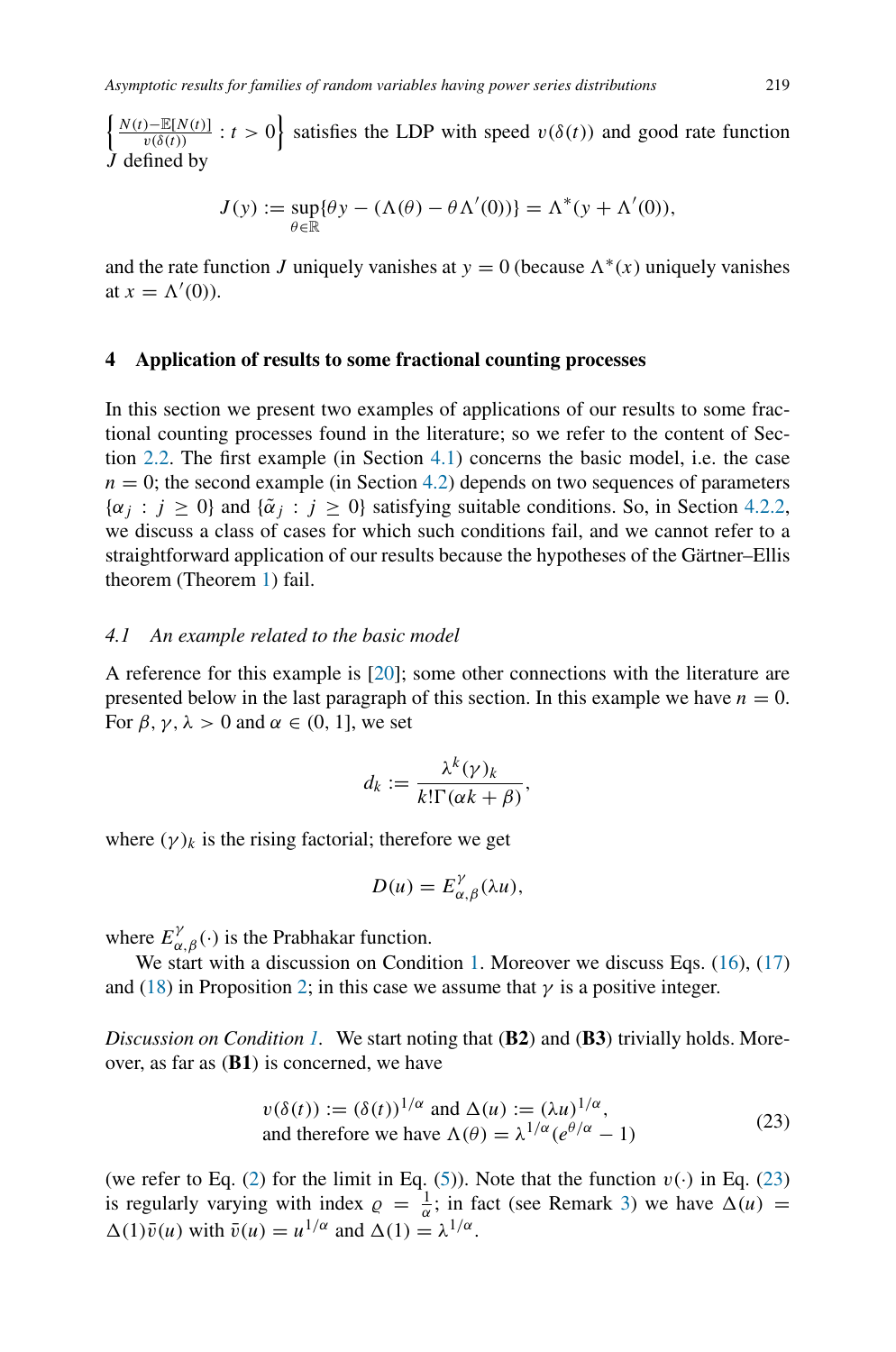*Discussion on Eqs.* [\(16\)](#page-8-1)*,* [\(17\)](#page-8-2) *and* [\(18\)](#page-8-3) *in Proposition [2](#page-8-0) (when γ is a positive integer).* In view of what follows, we remark that, by Eqs. [\(3\)](#page-4-2)–[\(4\)](#page-4-3) and  $d_{\gamma,\alpha,\beta}^{(\gamma)} = 1$ , we have

$$
E_{\alpha,\beta}^{\gamma+1}(u) = \frac{1}{\alpha^{\gamma} \gamma!} \left( E_{\alpha,\beta-\gamma}^{1}(u) + \sum_{j=0}^{\gamma-1} d_{j,\alpha,\beta}^{(\gamma)} E_{\alpha,\beta-j}^{1}(u) \right)
$$
  
\n
$$
= \frac{e^{u^{1/\alpha}}}{\alpha^{\gamma+1} \gamma!} \left( u^{\frac{\gamma+1-\beta}{\alpha}} + \sum_{j=0}^{\gamma-1} d_{j,\alpha,\beta}^{(\gamma)} u^{\frac{j+1-\beta}{\alpha}} + O(e^{-u^{1/\alpha}}/u) \right)
$$
  
\n
$$
= \frac{e^{u^{1/\alpha}} u^{\frac{\gamma+1-\beta}{\alpha}}}{\alpha^{\gamma+1} \gamma!} \left( 1 + \sum_{j=0}^{\gamma-1} d_{j,\alpha,\beta}^{(\gamma)} u^{\frac{j-\gamma}{\alpha}} + o(u^{-1/\alpha}) \right)
$$
  
\n
$$
= \frac{e^{u^{1/\alpha}} u^{\frac{\gamma+1-\beta}{\alpha}}}{\alpha^{\gamma+1} \gamma!} \left( 1 + O(u^{-1/\alpha}) \right). \tag{24}
$$

We start with Eq. [\(16\)](#page-8-1). We take  $u(t) \to 1$  as  $t \to \infty$  and, by Eq. [\(24\)](#page-13-0), we have

<span id="page-13-0"></span>
$$
H_1(t) = \log \frac{E_{\alpha,\beta}^{\gamma} (\lambda u(t)\delta(t))}{E_{\alpha,\beta}^{\gamma} (\lambda \delta(t))} - (\delta(t))^{1/\alpha} (\lambda^{1/\alpha} (u(t))^{1/\alpha} - \lambda^{1/\alpha})
$$
  
\n
$$
= \log \frac{e^{(\lambda u(t)\delta(t))^{1/\alpha} (\lambda u(t)\delta(t))^{\frac{\gamma-\beta}{\alpha}} (1 + O((u(t)\delta(t))^{-1/\alpha}))}{e^{(\lambda \delta(t))^{1/\alpha} (\lambda \delta(t))^{\frac{\gamma-\beta}{\alpha}} (1 + O((\delta(t))^{-1/\alpha}))}
$$
  
\n
$$
- (\lambda \delta(t))^{1/\alpha} ((u(t))^{1/\alpha} - 1)
$$
  
\n
$$
= \frac{\gamma-\beta}{\alpha} \log u(t) + \log \left(1 + O((u(t)\delta(t))^{-1/\alpha})\right)
$$
  
\n
$$
- \log \left(1 + O((\delta(t))^{-1/\alpha})\right) \to 0 \text{ (as } t \to \infty).
$$

Thus  $H_1(t)$  is bounded and Eq. [\(16\)](#page-8-1) holds.

Now we consider Eq. [\(17\)](#page-8-2). We recall that

$$
D'(u) = \lambda \frac{d}{du} E_{\alpha,\beta}^{\gamma}(\lambda u) = \lambda \gamma E_{\alpha,\alpha+\beta}^{\gamma+1}(\lambda u)
$$

(see, e.g., [\[16,](#page-20-15) Eq. (1.9.5) with  $n = 1$ ]). Then, since  $\Lambda'(0) = \frac{\lambda^{1/\alpha}}{\alpha}$ , again by Eq. [\(24\)](#page-13-0) we get

$$
H_2(t) = \sqrt{(\delta(t))^{1/\alpha}} \left( \Lambda'(0) - \frac{\delta(t)\lambda \gamma E_{\alpha,\alpha+\beta}^{\gamma+1}(\lambda \delta(t))}{(\delta(t))^{1/\alpha} E_{\alpha,\beta}^{\gamma}(\lambda \delta(t))} \right)
$$
  

$$
= (\delta(t))^{1/(2\alpha)} \left( \frac{\lambda^{1/\alpha}}{\alpha} - \frac{(\delta(t))^{1-(\alpha+\beta)}(\lambda \delta(t))^{1/\alpha}(\lambda \delta(t))^{1/(2\alpha+\beta)}(\lambda \delta(t))^{1/(2\alpha+\beta+\beta)}}{\frac{e^{(\lambda \delta(t))^{1/\alpha}}(\lambda \delta(t))^{1/\alpha}}{\alpha^{\gamma+1}(\lambda \delta(t))^{1/\alpha}} \left(1 + O((\delta(t))^{-1/\alpha})\right)} \right)
$$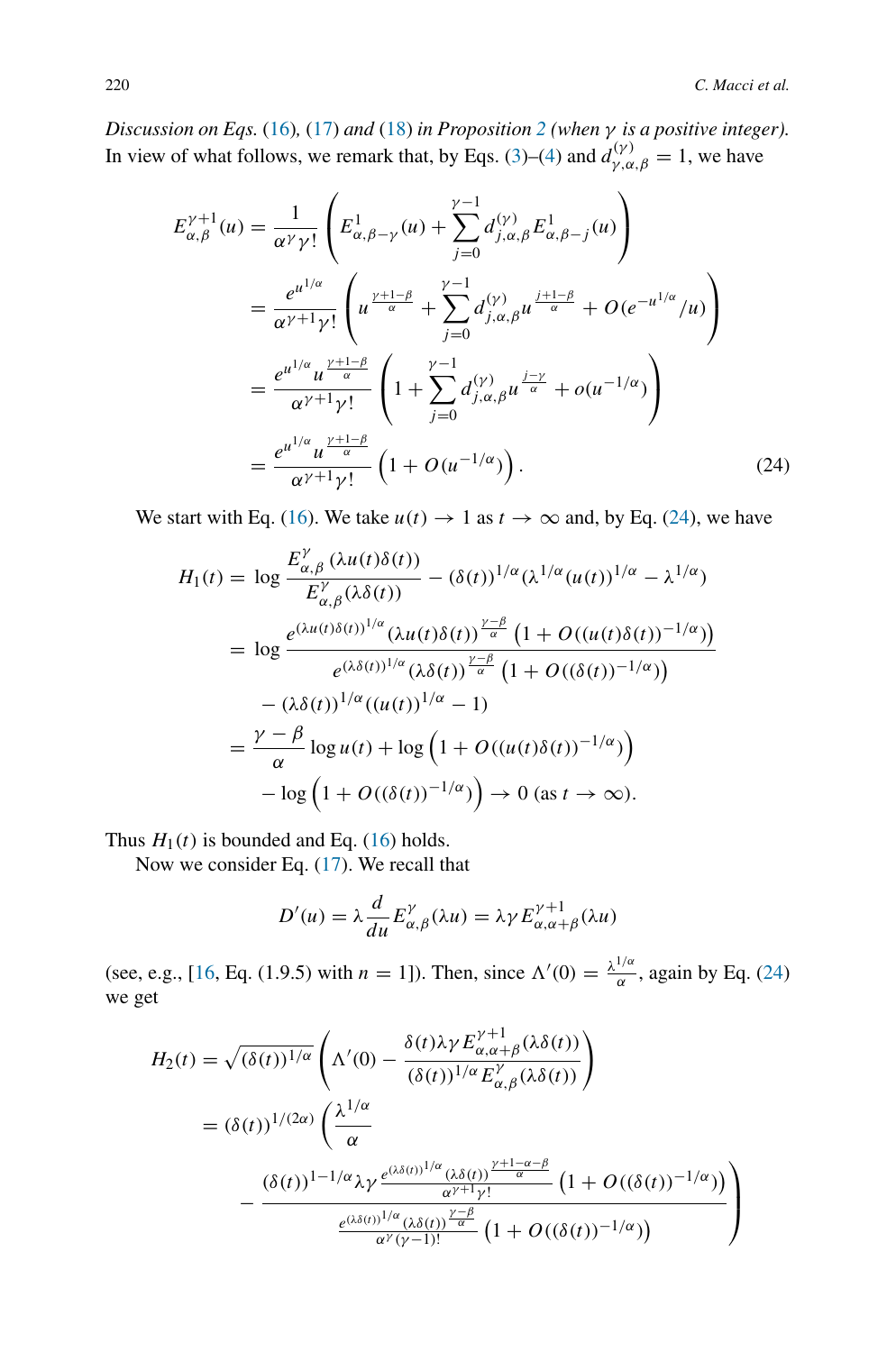$$
= (\delta(t))^{1/(2\alpha)} \left( \frac{\lambda^{1/\alpha}}{\alpha} - \frac{\lambda^{1/\alpha}}{\alpha} \left( \frac{1 + O((\delta(t))^{-1/\alpha})}{1 + O((\delta(t))^{-1/\alpha})} \right) \right)
$$
  

$$
= \frac{\lambda^{1/\alpha}}{\alpha} (\delta(t))^{1/(2\alpha)} \frac{O((\delta(t))^{-1/\alpha})}{1 + O((\delta(t))^{-1/\alpha})}
$$
  

$$
= \frac{\lambda^{1/\alpha}}{\alpha} \frac{O((\delta(t))^{-1/(2\alpha)})}{1 + O((\delta(t))^{-1/\alpha})} \to 0 \text{ (as } t \to \infty).
$$

Thus  $H_2(t)$  is bounded and Eq. [\(17\)](#page-8-2) holds.

<span id="page-14-1"></span>**Remark 5.** We have just shown that  $H_2(t) \to 0$  as  $t \to \infty$ ; then we can immediately verify the limit in Eq. [\(22\)](#page-11-1) in Remark [4](#page-11-0) noting that

$$
H_2(t) = \sqrt{v(\delta(t))} \left( \Lambda'(0) - \frac{\mathbb{E}[N(t)]}{v(\delta(t))} \right)
$$

and  $v(\delta(t)) \to \infty$ .

We conclude with Eq. [\(18\)](#page-8-3) which can be immediately verified; in fact we have  $H_3(t) = 0$  because  $n = 0$ , and therefore  $H_3(t)$  is bounded.

*Connections with the literature.* If we set  $\beta = \gamma = 1$  and  $\delta(t) = t^{\alpha}$ , we recover the case in [\[1](#page-20-5), Section 4], and therefore the case in [\[2\]](#page-20-16) with  $m = 1$ . Moreover the function  $\Lambda$  in Eq. [\(23\)](#page-12-2) coincides with the function  $\Lambda_{\alpha,\lambda}(\theta)$  in the proof of Proposition 4.1 in [\[1](#page-20-5)] and with the function  $\Lambda(\theta)$  in [\[2,](#page-20-16) Eq. (7)] specialized to the case  $m = 1$  (in both cases the parameter *ν* in [\[1](#page-20-5)] and [\[2\]](#page-20-16) coincides with  $\alpha$  here). In particular, we recover the case of Proposition 2 in [\[2\]](#page-20-16) with  $m = 1$  by applying Proposition [2](#page-8-0) to the example in this section with  $\beta = \gamma = 1$  and  $\delta(t) = t^{\alpha}$ .

We also note that, by Eq.  $(23)$ , we get

$$
\Lambda'(0) = \frac{\lambda^{1/\alpha}}{\alpha} \text{ and } \Lambda''(0) = \frac{\lambda^{1/\alpha}}{\alpha^2}.
$$

In particular, the equality  $\Lambda''(0) = \frac{\lambda^{1/\alpha}}{\alpha^2}$  coincides with the equality in [\[2,](#page-20-16) Eq. (9)] for the matrix *C* specialized to the case  $m = 1$  (and therefore the matrix reduces to a number); in fact, if we consider  $\alpha$  in place of the parameter  $\nu$  in [\[2](#page-20-16)], we get

$$
c^{(\alpha)} := \frac{1}{\alpha} \left( \frac{1}{\alpha} - 1 \right) \lambda^{1/\alpha} + \frac{1}{\alpha} \lambda^{1/\alpha} = \frac{\lambda^{1/\alpha}}{\alpha^2}.
$$

## <span id="page-14-0"></span>*4.2 An example with eventually constant parameters*

A reference for this example is [\[10\]](#page-20-10); more precisely we refer to the definition in (3.5) therein. Here we assume that  $n \geq 1$ ; in fact, if  $n = 0$ , we have a particular case of Example 1. For  $\lambda > 0$  and for some  $\{\alpha_j : j \ge 0\}$  with  $\alpha_j \in (0, 1]$  for all  $j \ge 0$ , we set

$$
d_{k,j} := \frac{\lambda^k}{\Gamma(\alpha_j k + 1)} \text{ (for all } k, j \ge 0\text{);}
$$

therefore we get

$$
D_j(u) = E^1_{\alpha_j,1}(\lambda u),
$$

where  $E^1_{\alpha_j,1}(\cdot)$  is the Mittag-Leffler function (with  $\alpha = \alpha_j$ ).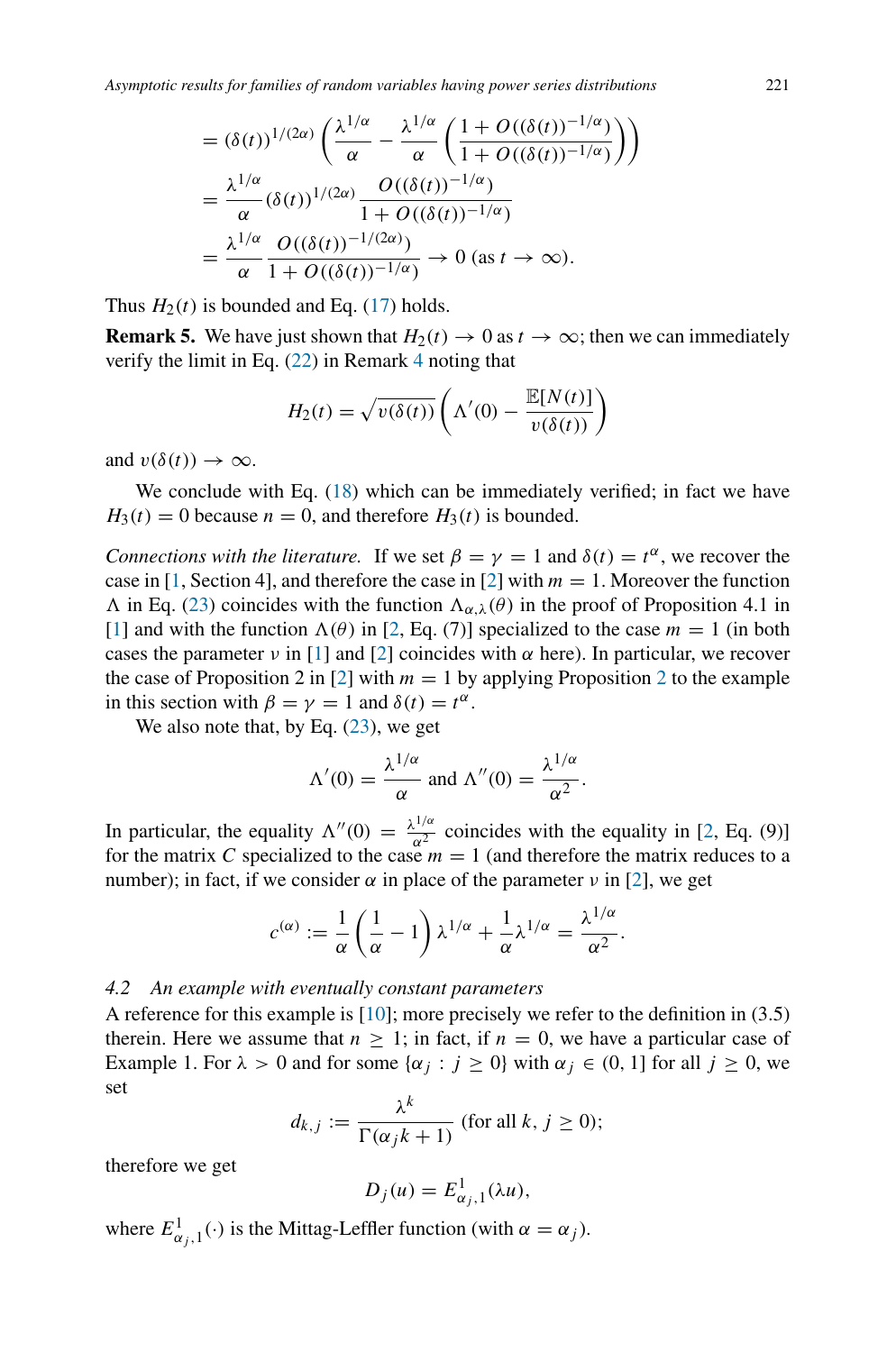As far as the functions  $\{\delta_i(\cdot): j \geq 0\}$  are concerned, here we consider the case

$$
\delta_j(t) := t^{\tilde{\alpha}_j}
$$

for some  $\tilde{\alpha}_i \in (0, 1]$  (for all  $j \ge 0$ ). Note that the parameters  $\{\tilde{\alpha}_i : j \ge 0\}$  allow to have a generalization of the case in [\[10](#page-20-10), Eq. (3.5)], which can be recovered by setting  $\tilde{\alpha}_i = 1$  (for all  $j \geq 0$ ).

# *4.2.1 On the conditions in Section [3](#page-4-0)*

We start with a discussion on Condition [1.](#page-5-0) Moreover we discuss Eqs. [\(16\)](#page-8-1), [\(17\)](#page-8-2) and [\(18\)](#page-8-3) in Proposition [2.](#page-8-0) In particular, as far as Condition [1](#page-5-0) is concerned, we present sufficient conditions on the parameters  $\{\alpha_j : j \ge 0\}$  and  $\{\tilde{\alpha}_j : j \ge 0\}$  in order to have *(***B3***)*; moreover, in order to explain what can happen when these sufficient conditions fail, a class of cases is studied in detail in the next Section [4.2.2.](#page-17-0)

*Discussion on Condition [1.](#page-5-0)* We start with *(***B1***)*. It is easy to check that we have to consider the following restrictions on the parameters that do not appear in  $[10]$ : there exist  $n \ge 1$  and  $\tilde{\alpha}$ ,  $\alpha \in (0, 1]$  such that

$$
\tilde{\alpha}_j = \tilde{\alpha}
$$
 and  $\alpha_j = \alpha$  for all  $j \ge n$ .

Thus we have

$$
\delta(t) = t^{\tilde{\alpha}}
$$

and, for  $j \geq n$ , we can refer to the application to fractional counting processes in Section [4.1](#page-12-1) with  $\beta = \gamma = 1$ ; thus we set

$$
d_k := \frac{\lambda^k}{\Gamma(\alpha k + 1)} \text{ (for all } k \ge 0\text{),}
$$

and we have

$$
D(u) := E^1_{\alpha,1}(\lambda u).
$$

Then, referring to the statement above with Eq. [\(23\)](#page-12-2) (with  $\beta = \gamma = 1$ ), we can say that *(***B1***)* holds with

$$
v(t) = t^{1/\alpha}
$$
 and  $\Delta(u) = (\lambda u)^{1/\alpha}$ ;

thus, in particular, we have

$$
v(\delta(t)) = t^{\tilde{\alpha}/\alpha}.
$$

Condition (**B2**) trivially holds because all the coefficients  $\{d_{k,j}: k, j \geq 0\}$  are positive. We also note that the limits in Eq. [\(7\)](#page-5-1) hold; in fact (see Remark [2\)](#page-5-4) we have

<span id="page-15-0"></span>
$$
\frac{d_{k,k}(\delta_k(t))^k}{D_k(\delta_k(t))} = \frac{\lambda^k}{\Gamma(\alpha_k k + 1)} \frac{(t^{\tilde{\alpha}_k})^k}{E_{\alpha_k,1}^1(\lambda t^{\tilde{\alpha}_k})} \to 0 \text{ (as } t \to \infty)
$$
 (25)

and

<span id="page-15-1"></span>
$$
\frac{d_k(\delta(t))^k}{D(\delta(t))} = \frac{\lambda^k}{\Gamma(\alpha k + 1)} \frac{(t^{\tilde{\alpha}})^k}{E_{\alpha,1}^1(\lambda t^{\tilde{\alpha}})} \to 0 \text{ (as } t \to \infty),\tag{26}
$$

where the limits hold by Eq. [\(4\)](#page-4-3) with  $u = \lambda t^{\tilde{\alpha}}$  and  $u = \lambda t^{\tilde{\alpha}}$ .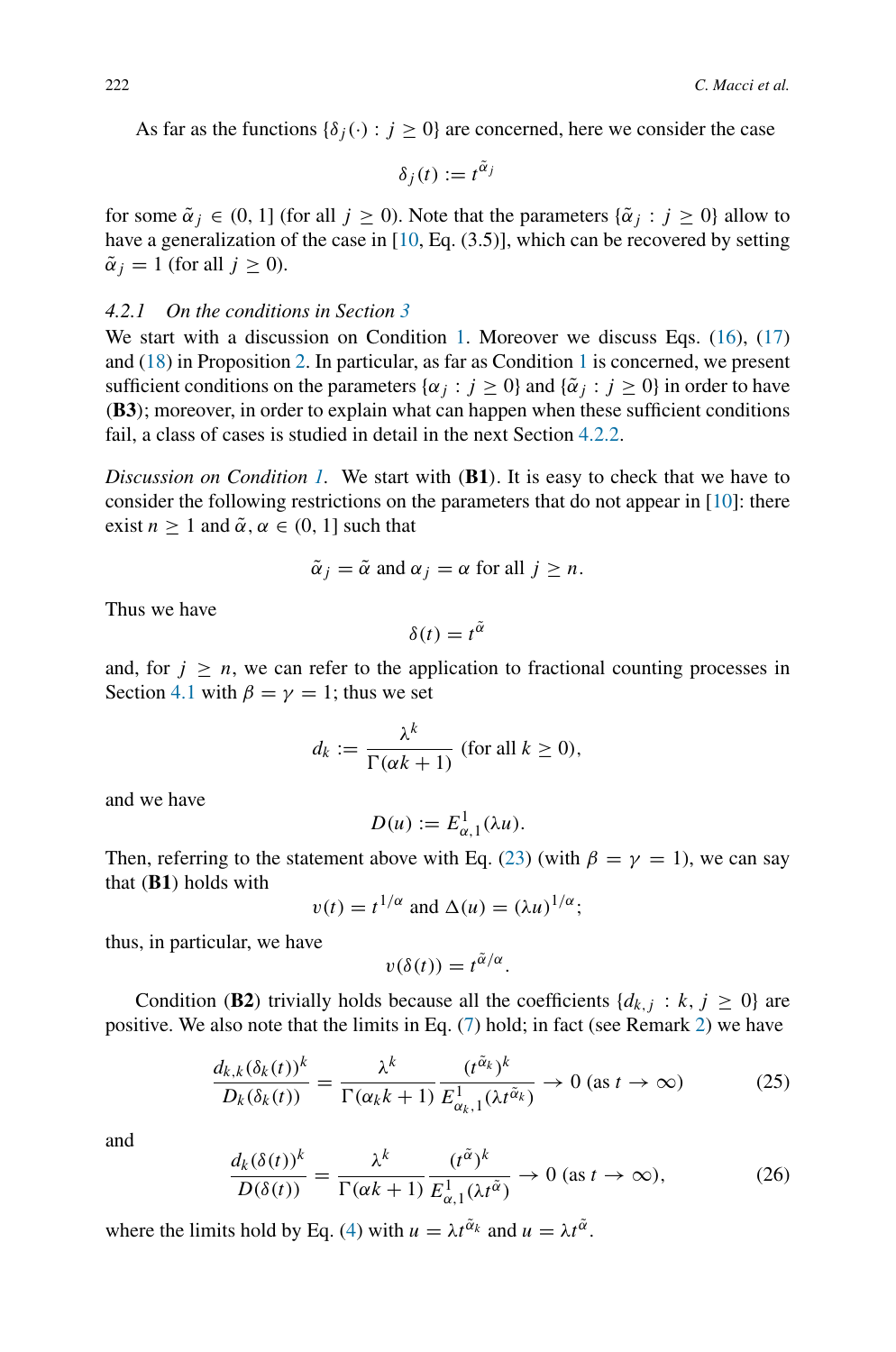*λk*

Finally we discuss (**B3**). We trivially have  $d_k > 0$  and, moreover,

$$
\frac{\frac{d_{k,k}(\delta_k(t))^{k}}{D_k(\delta_k(t))}}{\frac{d_k(\delta(t))}{D(\delta(t))}} = \frac{\frac{\lambda^k}{\Gamma(\alpha_k k+1)} \frac{(t^{\tilde{\alpha}_k})^k}{E_{\alpha_{k,1}}^1(\lambda t^{\tilde{\alpha}_k})}}{\frac{\lambda^k}{\Gamma(\alpha k+1)} \frac{(t^{\tilde{\alpha}})^k}{E_{\alpha_{k,1}}^1(\lambda t^{\tilde{\alpha}})}} = \frac{\Gamma(\alpha k+1)}{\Gamma(\alpha_k k+1)} t^{(\tilde{\alpha}_k - \tilde{\alpha})k} \frac{E_{\alpha,1}^1(\lambda t^{\tilde{\alpha}})}{E_{\alpha_{k,1}}^1(\lambda t^{\tilde{\alpha}_k})};
$$

thus, by taking into account again Eq. [\(4\)](#page-4-3) with  $u = \lambda t^{\alpha}$  and  $u = \lambda t^{\alpha}$ , the limit in Eq. [\(6\)](#page-5-3) holds if, for all  $k \in \{0, 1, ..., n-1\}$ , we have

<span id="page-16-0"></span>
$$
\frac{\tilde{\alpha}}{\alpha} - \frac{\tilde{\alpha}_k}{\alpha_k} < 0 \tag{27}
$$

or

$$
\frac{\tilde{\alpha}}{\alpha} - \frac{\tilde{\alpha}_k}{\alpha_k} = 0 \text{ and } \tilde{\alpha}_k - \tilde{\alpha} < 0.
$$

*Discussion on Eqs.* [\(16\)](#page-8-1)*,* [\(17\)](#page-8-2) *and* [\(18\)](#page-8-3) *in Proposition [2.](#page-8-0)* For Eqs. [\(16\)](#page-8-1) and [\(17\)](#page-8-2) we can refer to the discussion for Example 1, with  $\beta = \gamma = 1$ . For Eq. [\(18\)](#page-8-3) we start noting that

$$
H_3(t) = \frac{1}{\sqrt{v(\delta(t))}} \left( \frac{\delta(t) D'(\delta(t))}{D(\delta(t))} - \mathbb{E}[N(t)] \right)
$$
  
= 
$$
\frac{1}{\sqrt{v(\delta(t))}} \left( \sum_{k \ge 1} k \frac{d_k(\delta(t))^k}{D(\delta(t))} - \sum_{k \ge 1} k \frac{d_{k,k}(\delta_k(t))^k}{D_k(\delta_k(t))} \left( \sum_{k \ge 0} \frac{d_{k,k}(\delta_k(t))^k}{D_k(\delta_k(t))} \right)^{-1} \right).
$$

We remark that, by Eq.  $(14)$  with  $u = 1$ ,

$$
\sum_{k\geq 0} \frac{d_{k,k}(\delta_k(t))^k}{D_k(\delta_k(t))} = 1 + R_n(1,t);
$$

thus we can easily check that

$$
H_3(t) = \frac{(1 + R_n(1, t))^{-1}}{\sqrt{v(\delta(t))}}
$$
  
\n
$$
\times \left( (1 + R_n(1, t)) \sum_{k \ge 1} k \frac{d_k(\delta(t))^k}{D(\delta(t))} - \sum_{k \ge 1} k \frac{d_{k,k}(\delta_k(t))^k}{D_k(\delta_k(t))} \right)
$$
  
\n
$$
= \frac{(1 + R_n(1, t))^{-1}}{\sqrt{v(\delta(t))}} \left( R_n(1, t) \sum_{k \ge 1} k \frac{d_k(\delta(t))^k}{D(\delta(t))} - \sum_{k \ge 1} k \frac{d_k(\delta(t))^k}{D_k(\delta_k(t))} \right)
$$
  
\n
$$
= (1 + R_n(1, t))^{-1} R_n(1, t) \frac{\delta(t) D'(\delta(t))}{v(\delta(t)) D(\delta(t))} \sqrt{v(\delta(t))}
$$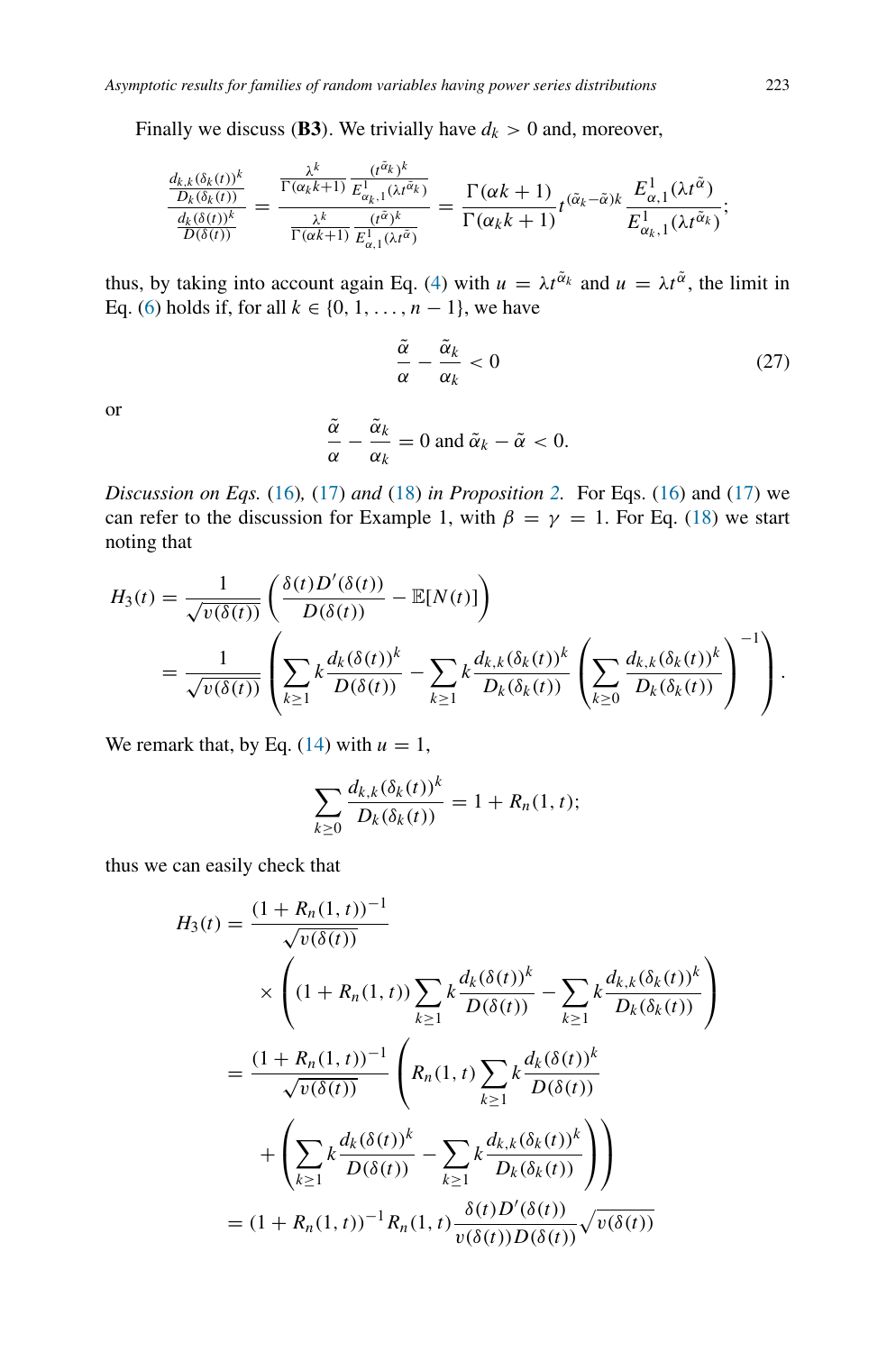$$
+\frac{(1+R_n(1,t))^{-1}}{\sqrt{v(\delta(t))}}\sum_{k=1}^{n-1}k\left(\frac{d_k(\delta(t))^k}{D(\delta(t))}-\frac{d_{k,k}(\delta_k(t))^k}{D_k(\delta_k(t))}\right).
$$

Then we have the following statements.

- $\frac{d_k(\delta(t))^k}{D(\delta(t))}$ ,  $\frac{d_{k,k}(\delta_k(t))^k}{D_k(\delta_k(t))} \to 0$  by Eqs. [\(25\)](#page-15-0) and [\(26\)](#page-15-1).
- By Eq. [\(14\)](#page-7-1) with  $u = 1$  (and by Eqs. [\(25\)](#page-15-0) and [\(26\)](#page-15-1) again)

$$
R_n(1,t) = \sum_{k=0}^{n-1} \left( \frac{\lambda^k}{\Gamma(\alpha_k k + 1)} \frac{(t^{\tilde{\alpha}_k})^k}{E_{\alpha_k,1}^1(\lambda t^{\tilde{\alpha}_k})} - \frac{\lambda^k}{\Gamma(\alpha k + 1)} \frac{(t^{\tilde{\alpha}})^k}{E_{\alpha,1}^1(\lambda t^{\tilde{\alpha}})} \right) \to 0;
$$

actually, as it was explained for Eqs. [\(25\)](#page-15-0) and [\(26\)](#page-15-1), we can say that  $R_n(1, t) \rightarrow 0$ exponentially fast, and therefore

$$
R_n(1,t)\sqrt{v(\delta(t))}\to 0,
$$

because  $v(\delta(t)) = t^{\tilde{\alpha}/\alpha}$ .

•  $\frac{\delta(t)D'(\delta(t))}{v(\delta(t))D(\delta(t))} \to \Lambda'(0)$ , because we can refer to the limit in Eq. [\(22\)](#page-11-1) stated in Remark [5](#page-14-1) (for the previous example) with  $\beta = \gamma = 1$ .

In conclusion,  $H_3(t)$  tends to zero, and therefore it is bounded. Thus Eq. [\(18\)](#page-8-3) is verified.

# <span id="page-17-0"></span>*4.2.2 A choice of the parameters for which Eq. [\(27\)](#page-16-0) fails*

In this section we illustrate what can happen if Eq.  $(27)$  fails. For simplicity we consider the case  $n = 1$ ; however we expect to have a similar situation even if  $n > 2$ (but the computations are more complicated). Thus we consider the framework in Section [4.2](#page-14-0) with  $n = 1$  and

$$
\frac{\tilde{\alpha}}{\alpha}-\frac{\tilde{\alpha}_0}{\alpha_0}>0.
$$

We recall that  $d_0, d_{0,0} > 0$ . The aim is to show that, for all  $\theta \in \mathbb{R}$ , there exists the limit

<span id="page-17-1"></span>
$$
\Psi(\theta) := \lim_{t \to \infty} \frac{1}{v(\delta(t))} \log \mathbb{E}\left[e^{\theta N(t)}\right] = \lim_{t \to \infty} \frac{1}{v(\delta(t))} \log \frac{\sum_{k \ge 0} \frac{d_{k,k}(e^{\theta} \delta_k(t))^k}{D_k(\delta_k(t))}}{\sum_{j \ge 0} \frac{d_{j,j}(\delta_j(t))^j}{D_j(\delta_j(t))}} \in \mathbb{R},\tag{28}
$$

but the function  $\Psi(\cdot)$  is not differentiable and we cannot consider a straightforward application of the Gärtner–Ellis theorem (Theorem [1\)](#page-3-1), as we did in Proposition [1.](#page-6-3)

Firstly we analyze  $R_n(u, t)$  in Eq. [\(9\)](#page-6-2). Under our hypotheses it does not depend on *u*, and therefore we simply write  $R_1(t)$ ; then we have

$$
R_1(t) := \frac{d_{0,0}}{D_0(\delta_0(t))} - \frac{d_0}{D(\delta(t))} = \frac{d_{0,0}}{E_{\alpha_0,1}^1(\lambda t^{\tilde{\alpha}_0})} - \frac{d_0}{E_{\alpha,1}^1(\lambda t^{\tilde{\alpha}})}.
$$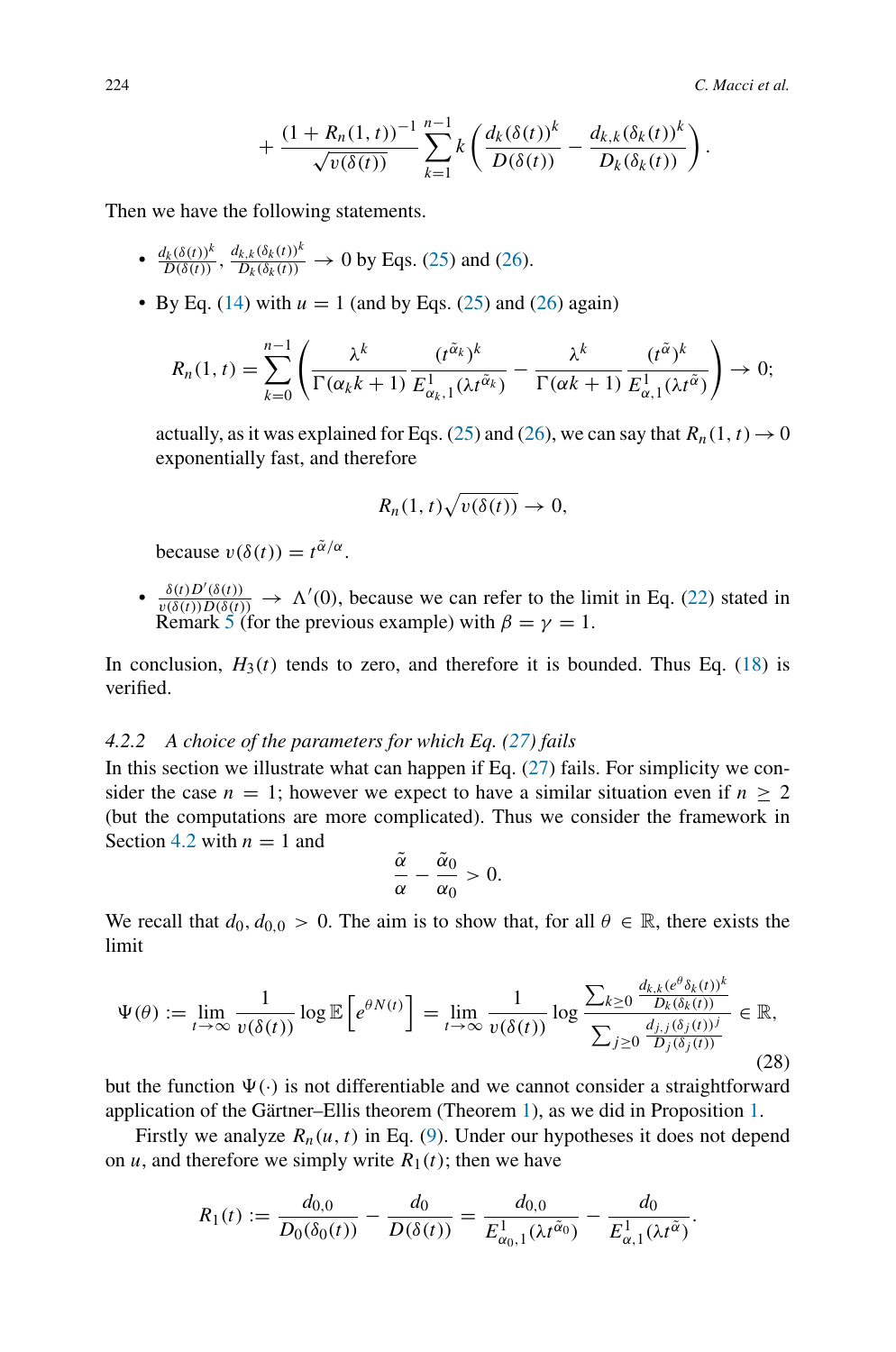So we can say that  $R_1(t) > 0$  eventually (i.e. for *t* large enough) and  $R_1(t) \rightarrow 0$  as  $t \to \infty$  by Eq. [\(4\)](#page-4-3) with  $u = \lambda t^{\alpha}$  and  $u = \lambda t^{\alpha}$ . Moreover,

$$
\frac{1}{v(\delta(t))} \log R_1(t) = \frac{1}{t^{\tilde{\alpha}/\alpha}} \log \left( \frac{d_{0,0}}{E_{\alpha_{0},1}^1(\lambda t^{\tilde{\alpha}_0})} - \frac{d_0}{E_{\alpha,1}^1(\lambda t^{\tilde{\alpha}})} \right)
$$

$$
= \frac{1}{t^{\tilde{\alpha}/\alpha}} \log \left( \frac{d_0}{E_{\alpha,1}^1(\lambda t^{\tilde{\alpha}})} \left( \frac{\frac{d_{0,0}}{E_{\alpha_{0},1}^1(\lambda t^{\tilde{\alpha}_0})}}{\frac{d_0}{E_{\alpha,1}^1(\lambda t^{\tilde{\alpha}})}} - 1 \right) \right)
$$

$$
= \frac{1}{t^{\tilde{\alpha}/\alpha}} \log \left( \frac{d_0}{E_{\alpha,1}^1(\lambda t^{\tilde{\alpha}})} \right) + \frac{1}{t^{\tilde{\alpha}/\alpha}} \log \left( \frac{\frac{d_{0,0}}{E_{\alpha_{0},1}^1(\lambda t^{\tilde{\alpha}_0})}}{\frac{d_0}{E_{\alpha,1}^1(\lambda t^{\tilde{\alpha}})}} - 1 \right)
$$

and

$$
\lim_{t \to \infty} \frac{1}{v(\delta(t))} \log R_1(t) = \lim_{t \to \infty} \frac{1}{t^{\tilde{\alpha}/\alpha}} \log(d_0 e^{-(\lambda t^{\tilde{\alpha}})^{1/\alpha}}) \n+ \lim_{t \to \infty} \frac{1}{t^{\tilde{\alpha}/\alpha}} \log \left( \frac{d_{0,0}}{d_0} e^{-(\lambda t^{\tilde{\alpha}})^{1/\alpha} + (\lambda t^{\tilde{\alpha}})^{1/\alpha}} - 1 \right) \n= -\lambda^{1/\alpha} + \lim_{t \to \infty} \frac{-(\lambda t^{\tilde{\alpha}})^{1/\alpha_0} + (\lambda t^{\tilde{\alpha}})^{1/\alpha}}{t^{\tilde{\alpha}/\alpha}};
$$

thus, by taking into account that  $\frac{\tilde{\alpha}}{\alpha} - \frac{\tilde{\alpha}_0}{\alpha_0} > 0$ , we get

<span id="page-18-0"></span>
$$
\lim_{t \to \infty} \frac{1}{v(\delta(t))} \log R_1(t) = 0.
$$
\n(29)

Now we take into account Eq. [\(14\)](#page-7-1). Then, by Eq. [\(5\)](#page-5-2) in Condition [1,](#page-5-0) for all  $u > 0$ we have

$$
\lim_{t \to \infty} \frac{1}{v(\delta(t))} \log \frac{D(u\delta(t))}{D(\delta(t))} = \Delta(u) - \Delta(1).
$$

Then we can prove the following result.

<span id="page-18-1"></span>**Lemma 1.** *For all u* > 0 *we have*  $\lim_{t\to\infty} \frac{1}{v(\delta(t))} \log \sum_{k\geq 0} \frac{d_{k,k}(u\delta_k(t))^k}{D_k(\delta_k(t))}$  =  $max \{ \Delta(u) - \Delta(1), 0 \}.$ 

**Proof.** Firstly, by Eq. [\(14\)](#page-7-1) with  $n = 1$  and recalling that  $R_1(t) > 0$  eventually (i.e. for *t* large enough), we can apply Lemma 1.2.15 in [\[7](#page-20-9)] and, by Eq. [\(29\)](#page-18-0), for all  $u > 0$ , we have

$$
\limsup_{t \to \infty} \frac{1}{v(\delta(t))} \log \sum_{k \ge 0} \frac{d_{k,k}(u\delta_k(t))^k}{D_k(\delta_k(t))}
$$
\n
$$
= \max \left\{ \limsup_{t \to \infty} \frac{1}{v(\delta(t))} \log \frac{D(u\delta(t))}{D(\delta(t))}, \limsup_{t \to \infty} \frac{1}{v(\delta(t))} \log R_1(t) \right\}
$$
\n
$$
= \max \left\{ \Delta(u) - \Delta(1), 0 \right\}.
$$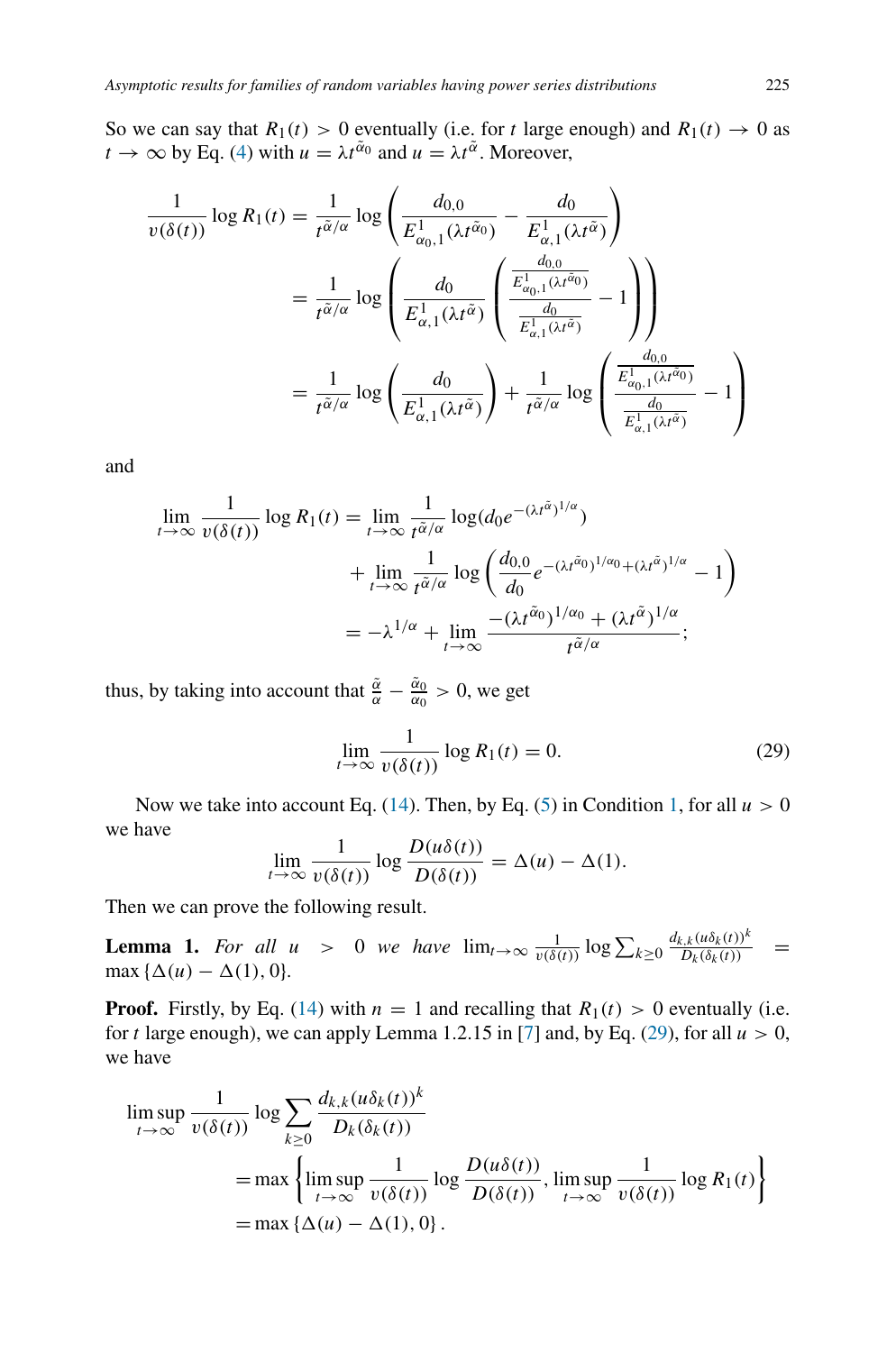Moreover, in a similar way (actually here the application of Lemma 1.2.15 in [\[7](#page-20-9)] is not needed), for all  $u > 0$ , we have

$$
\liminf_{t \to \infty} \frac{1}{v(\delta(t))} \log \sum_{k \ge 0} \frac{d_{k,k}(u\delta_k(t))^k}{D_k(\delta_k(t))}
$$
\n
$$
\ge \begin{cases}\n\liminf_{t \to \infty} \frac{1}{v(\delta(t))} \log \frac{D(u\delta(t))}{D(\delta(t))} = \Delta(u) - \Delta(1) & \text{if } u > 1, \\
\liminf_{t \to \infty} \frac{1}{v(\delta(t))} \log R_1(t) = 0 & \text{if } u \in (0, 1],\n\end{cases}
$$

which yields

$$
\liminf_{t\to\infty}\frac{1}{v(\delta(t))}\log\sum_{k\geq 0}\frac{d_{k,k}(u\delta_k(t))^k}{D_k(\delta_k(t))}\geq \max\left\{\Delta(u)-\Delta(1),0\right\},\,
$$

because  $\Delta(\cdot)$  is an increasing function.

Finally, if we refer to the limit computed in Lemma [1](#page-18-1) with  $u = e^{\theta}$ , there exists the limit in Eq. [\(28\)](#page-17-1) (for all  $\theta \in \mathbb{R}$ ) and we have

$$
\Psi(\theta) = \max \left\{ \Delta(e^{\theta}) - \Delta(1), 0 \right\} - \max \left\{ \Delta(e^0) - \Delta(1), 0 \right\}
$$

$$
= \max \left\{ \Delta(e^{\theta}) - \Delta(1), 0 \right\}.
$$

Moreover, by Eqs.  $(11)$  and  $(23)$ , we get

$$
\Psi(\theta) = \max \{ \Lambda(\theta), 0 \} = \max \left\{ \lambda^{1/\alpha} (e^{\theta/\alpha} - 1), 0 \right\}.
$$

In conclusion, the function  $\Psi(\cdot)$  is not differentiable at the origin  $\theta = 0$ , indeed the left derivative is equal to zero and the right derivative is equal to  $\frac{\lambda^{1/\alpha}}{\alpha}$ .

# **Acknowledgments**

The authors wish to thank the anonymous referees for their careful reading and suggestions to improve the presentation of the paper. The authors also thank Roberto Garra, Roberto Garrappa, and Francesco Mainardi for some discussion on the Prabhakar function. We also thank Camilla Feroldi for the activity on her thesis (which contains a preliminary version of some results in this paper) under the supervision of Elena Villa.

## **Funding**

All the authors acknowledge the support of Indam-GNAMPA (research project "Stime asintotiche: principi di invarianza e grandi deviazioni"). Claudio Macci and Barbara Pacchiarotti also acknowledge the support of the MIUR Excellence Department Project awarded to the Department of Mathematics, University of Rome Tor Vergata (CUP E83C18000100006) and of University of Rome Tor Vergata (research program "Beyond Borders", project "Asymptotic Methods in Probability" (CUP E89C20000680005)).

 $\Box$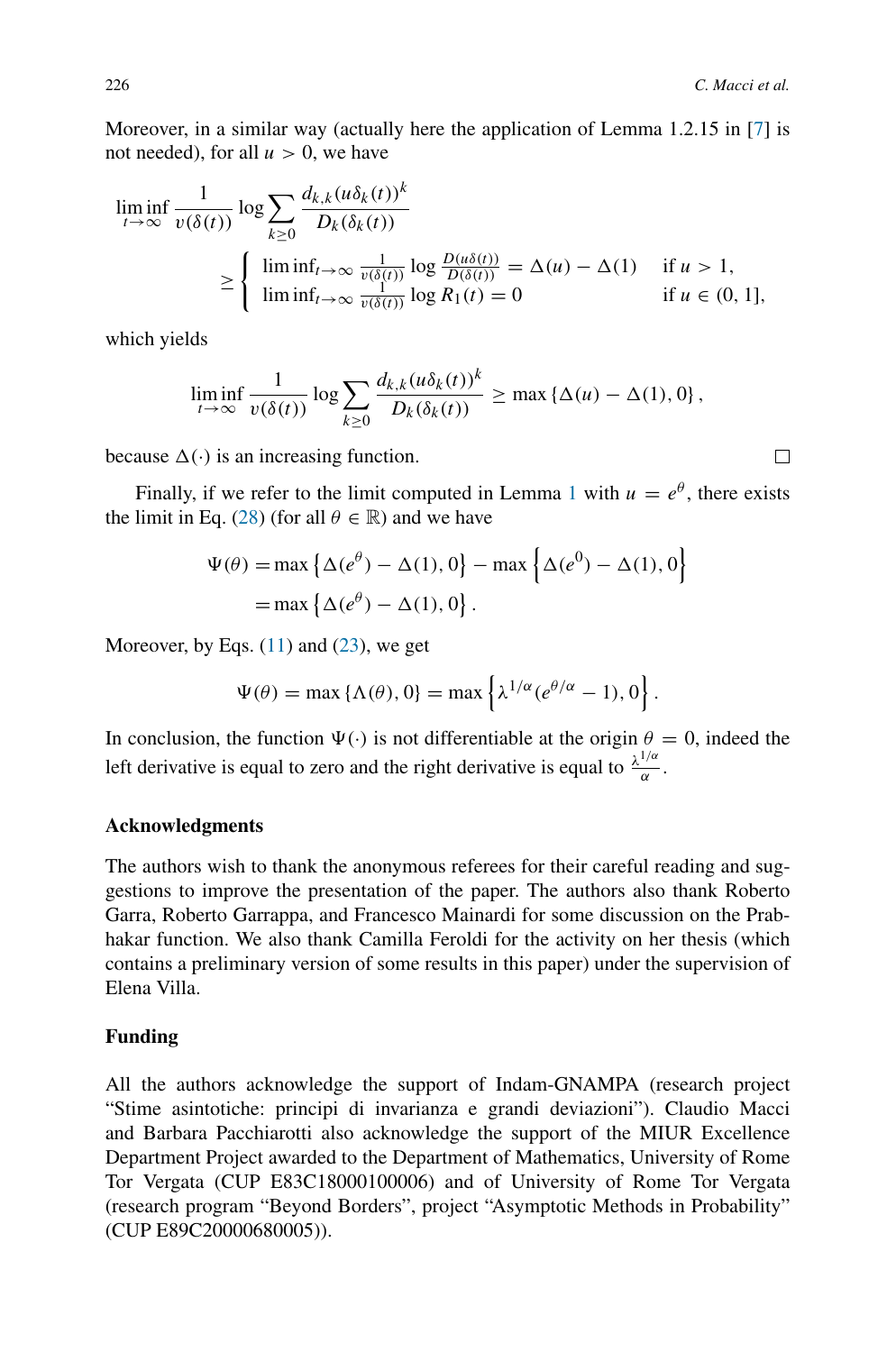## **References**

- <span id="page-20-5"></span>[1] Beghin, L., Macci, C.: Large deviations for fractional Poisson processes. Stat. Probab. Lett. **83**, 1193–1202 (2013). [MR3041393.](http://www.ams.org/mathscinet-getitem?mr=3041393) <https://doi.org/10.1016/j.spl.2013.01.017>
- <span id="page-20-16"></span>[2] Beghin, L., Macci, C.: Asymptotic results for a multivariate version of the alternative fractional Poisson process. Stat. Probab. Lett. **129**, 260–268 (2017). [MR3688542.](http://www.ams.org/mathscinet-getitem?mr=3688542) <https://doi.org/10.1016/j.spl.2017.06.009>
- <span id="page-20-8"></span>[3] Cahoy, D., Di Nardo, E., Polito, F.: Flexible models for overdispersed and underdispersed count data. Stat. Pap. **62**, 2969–2990 (2021). [MR4332214.](http://www.ams.org/mathscinet-getitem?mr=4332214) [https://doi.org/10.1007/](https://doi.org/10.1007/s00362-021-01222-7) [s00362-021-01222-7](https://doi.org/10.1007/s00362-021-01222-7)
- <span id="page-20-1"></span>[4] Consul, P.C., Shenton, L.R.: Some interesting properties of Lagrangian distributions. Commun. Stat. **2**, 263–272 (1973). [MR0408069.](http://www.ams.org/mathscinet-getitem?mr=0408069) [https://doi.org/10.1080/](https://doi.org/10.1080/03610917308548270) [03610917308548270](https://doi.org/10.1080/03610917308548270)
- <span id="page-20-6"></span>[5] del Castillo, J., Pérez-Casany, M.: Weighted Poisson distributions for overdispersion and underdispersion situations. Ann. Inst. Stat. Math. **50**, 567–585 (1998). [MR1664520.](http://www.ams.org/mathscinet-getitem?mr=1664520) <https://doi.org/10.1023/A:1003585714207>
- <span id="page-20-7"></span>[6] del Castillo, J., Pérez-Casany, M.: Overdispersed and underdispersed Poisson generalizations. J. Stat. Plan. Inference **134**, 486–500 (2005). [MR2200069.](http://www.ams.org/mathscinet-getitem?mr=2200069) [https://doi.org/](https://doi.org/10.1016/j.jspi.2004.04.019) [10.1016/j.jspi.2004.04.019](https://doi.org/10.1016/j.jspi.2004.04.019)
- <span id="page-20-9"></span>[7] Dembo, A., Zeitouni, O.: Large Deviations Techniques and Applications, 2nd edn. Springer, New York (1998). [MR1619036.](http://www.ams.org/mathscinet-getitem?mr=1619036) <https://doi.org/10.1007/978-1-4612-5320-4>
- <span id="page-20-14"></span>[8] Embrechts, P., Klüppelberg, C., Mikosch, T.: Modelling Extremal Events. Springer, Berlin (1997). [MR1458613.](http://www.ams.org/mathscinet-getitem?mr=1458613) <https://doi.org/10.1007/978-3-642-33483-2>
- <span id="page-20-13"></span>[9] Gajda, J., Beghin, L.: Prabhakar Lévy processes. Stat. Probab. Lett. **178**, 109162 (2021). 9 pp. [MR4279303.](http://www.ams.org/mathscinet-getitem?mr=4279303) <https://doi.org/10.1016/j.spl.2021.109162>
- <span id="page-20-10"></span>[10] Garra, R., Orsingher, E., Polito, F.: State dependent fractional point processes. J. Appl. Probab. **52**, 18–36 (2015). [MR3336844.](http://www.ams.org/mathscinet-getitem?mr=3336844) <https://doi.org/10.1239/jap/1429282604>
- <span id="page-20-11"></span>[11] Giusti, A., Colombaro, I., Garra, R., Garrappa, R., Polito, F., Popolizio, M., Mainardi, F.: A practical guide to Prabhakar fractional calculus. Fract. Calc. Appl. Anal. **23**, 9–54 (2020). [MR4069921.](http://www.ams.org/mathscinet-getitem?mr=4069921) <https://doi.org/10.1515/fca-2020-0002>
- <span id="page-20-12"></span>[12] Gorenflo, R., Kilbas, A.A., Mainardi, F., Rogosin, S.V.: Mittag-Leffler Functions, Related Topics and Applications. Springer, Heidelberg (2014). [MR3244285.](http://www.ams.org/mathscinet-getitem?mr=3244285) [https://doi.org/](https://doi.org/10.1007/978-3-662-43930-2) [10.1007/978-3-662-43930-2](https://doi.org/10.1007/978-3-662-43930-2)
- <span id="page-20-2"></span>[13] Gupta, P.L., Gupta, R.C., Ong, S.H., Srivastava, H.M.: A class of Hurwitz-Lerch zeta distributions and their applications in reliability. Appl. Math. Comput. **196**, 521–531 (2008). [MR2388708.](http://www.ams.org/mathscinet-getitem?mr=2388708) <https://doi.org/10.1016/j.amc.2007.06.012>
- <span id="page-20-0"></span>[14] Gupta, R.C.: Modified power series distribution and some of its applications. Sankhya, Ser. B **36**, 288–298 (1974). [MR0391334](http://www.ams.org/mathscinet-getitem?mr=0391334)
- <span id="page-20-3"></span>[15] Kemp, A.W.: Families of power series distributions, with particular reference to the Lerch family. J. Stat. Plan. Inference **140**, 2255–2259 (2010). [MR2609484.](http://www.ams.org/mathscinet-getitem?mr=2609484) [https://doi.org/](https://doi.org/10.1016/j.jspi.2010.01.021) [10.1016/j.jspi.2010.01.021](https://doi.org/10.1016/j.jspi.2010.01.021)
- <span id="page-20-15"></span>[16] Kilbas, A.A., Srivastava, H.M., Trujillo, J.J.: Theory and Applications of Fractional Differential Equations. Elsevier, Boston (2006). [MR2218073](http://www.ams.org/mathscinet-getitem?mr=2218073)
- <span id="page-20-4"></span>[17] Luo, M.J., Parmar, R.K., Raina, R.K.: On extended Hurwitz-Lerch zeta function. J. Math. Anal. Appl. **448**, 1281–1304 (2017). [MR3582282.](http://www.ams.org/mathscinet-getitem?mr=3582282) [https://doi.org/10.1016/j.jmaa.2016.](https://doi.org/10.1016/j.jmaa.2016.11.046) [11.046](https://doi.org/10.1016/j.jmaa.2016.11.046)